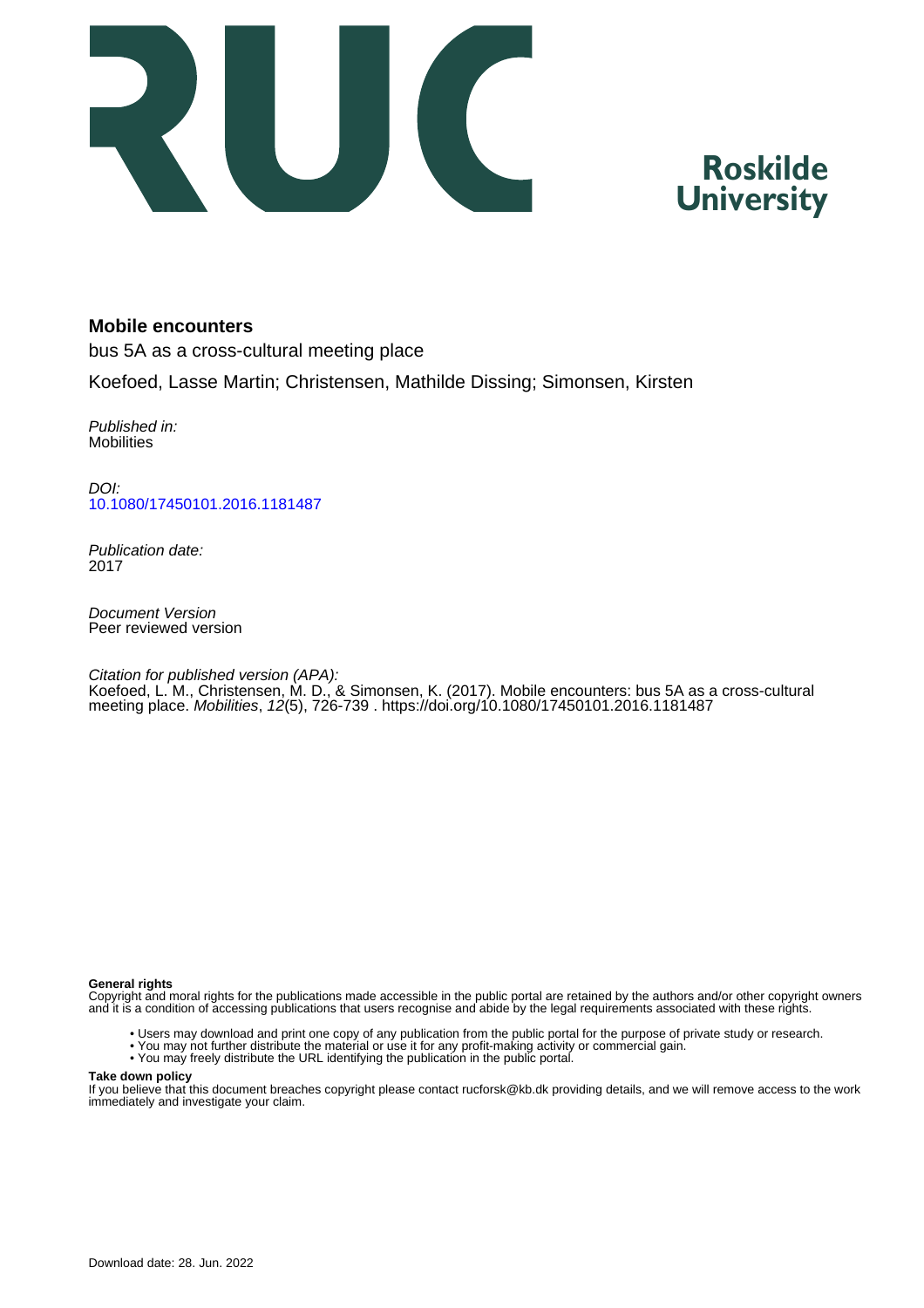# **Mobile encounters: Bus 5A as a cross-cultural meeting place**

Lasse Koefoed (corresponding author) Associate Professor Lmartin@ruc.dk

Kirsten Simonsen Professor kis@ruc.dk

Mathilde Dissing Christensen Ph.D. Student mdc@ruc.dk

Department of People and Technology Research Unit: Space, Place, Mobility and Urban Studies (MOSPUS) Roskilde University 02 Postboks 260 DK- 4000 Roskilde Denmark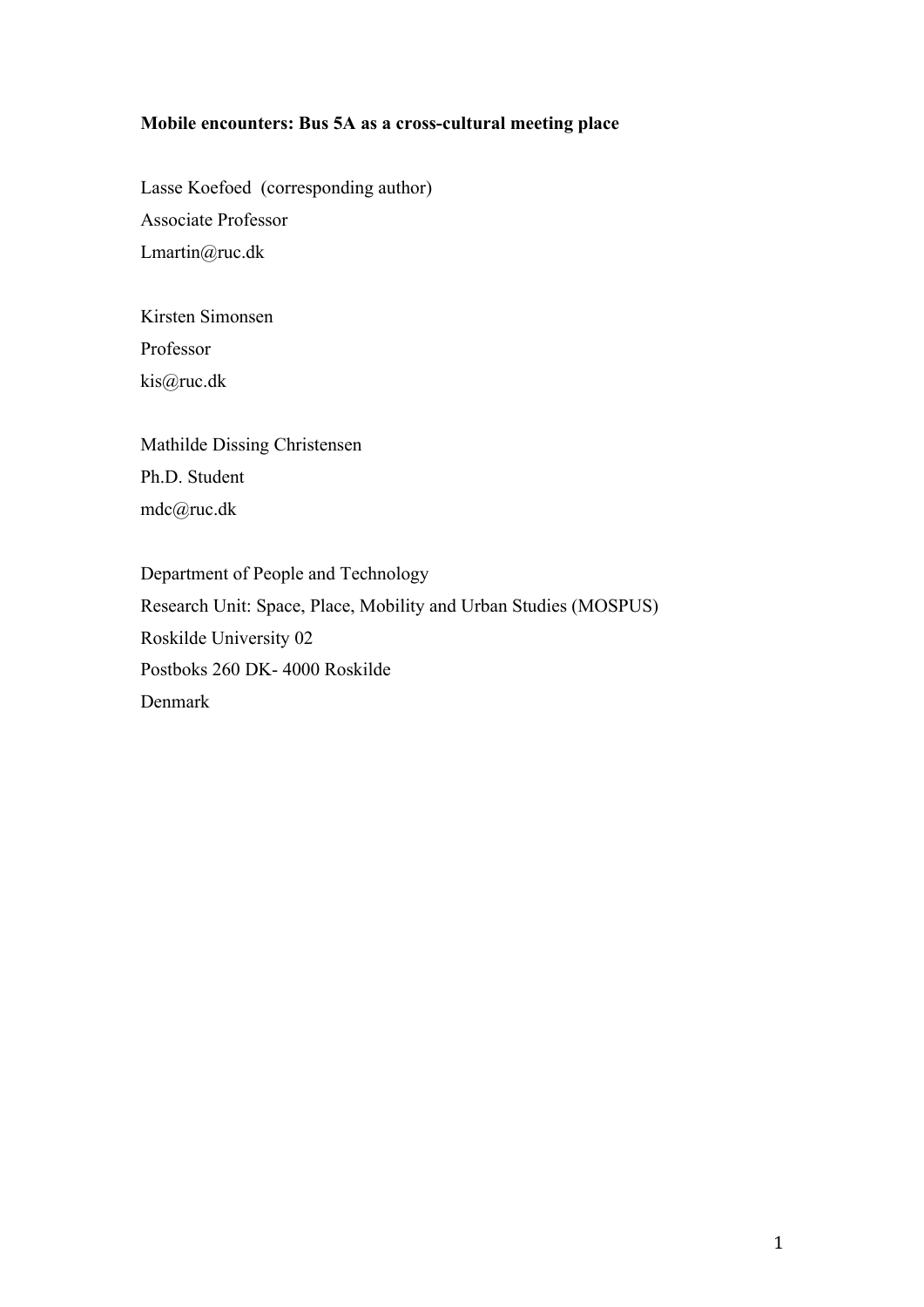# **Mobile encounters: Bus 5A as a cross-cultural meeting place**

# **Acknowledgements**

This paper was first presented to the Networked Urban Mobility Conference in Denmark in November 2014. We thank the participants in our session for a fruitful discussion. We also thank the Danish Research Council for supporting the project.

This work was supported by the Danish Research Council under the Grant DFF 1327- 00077.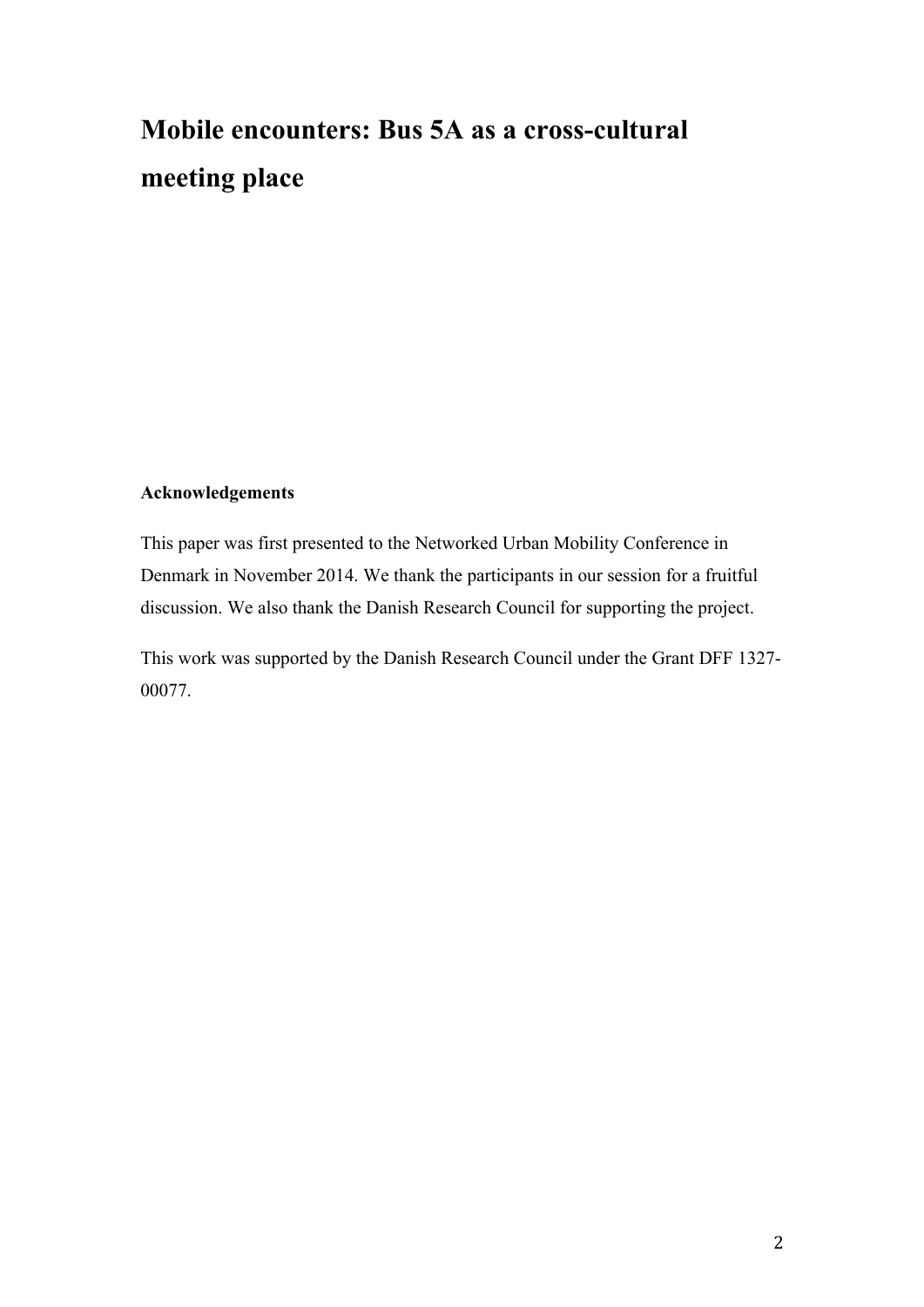# **Abstract**

The paper explores modes of encounters in the everyday practice of bus travel. Particularly, it addresses cross-cultural encounters located in the tension between familiarity and difference, between inclusion and exclusion. The paper is located in contemporary thoughts, approaching public transport not only as a moving device but also as a social arena. Furthermore the bus is simultaneously perceived as a public space, at once composite, contradictory and heterogeneous, and as a meeting place involving 'Throwntogetherness'. The encounters analyzed are bodily, emotional charged and outspoken meetings between passengers, with the socio-materiality of the bus and drivers as co-riders and gatekeepers.

Keywords: encounter, public transport, mobile methodologies, bus travel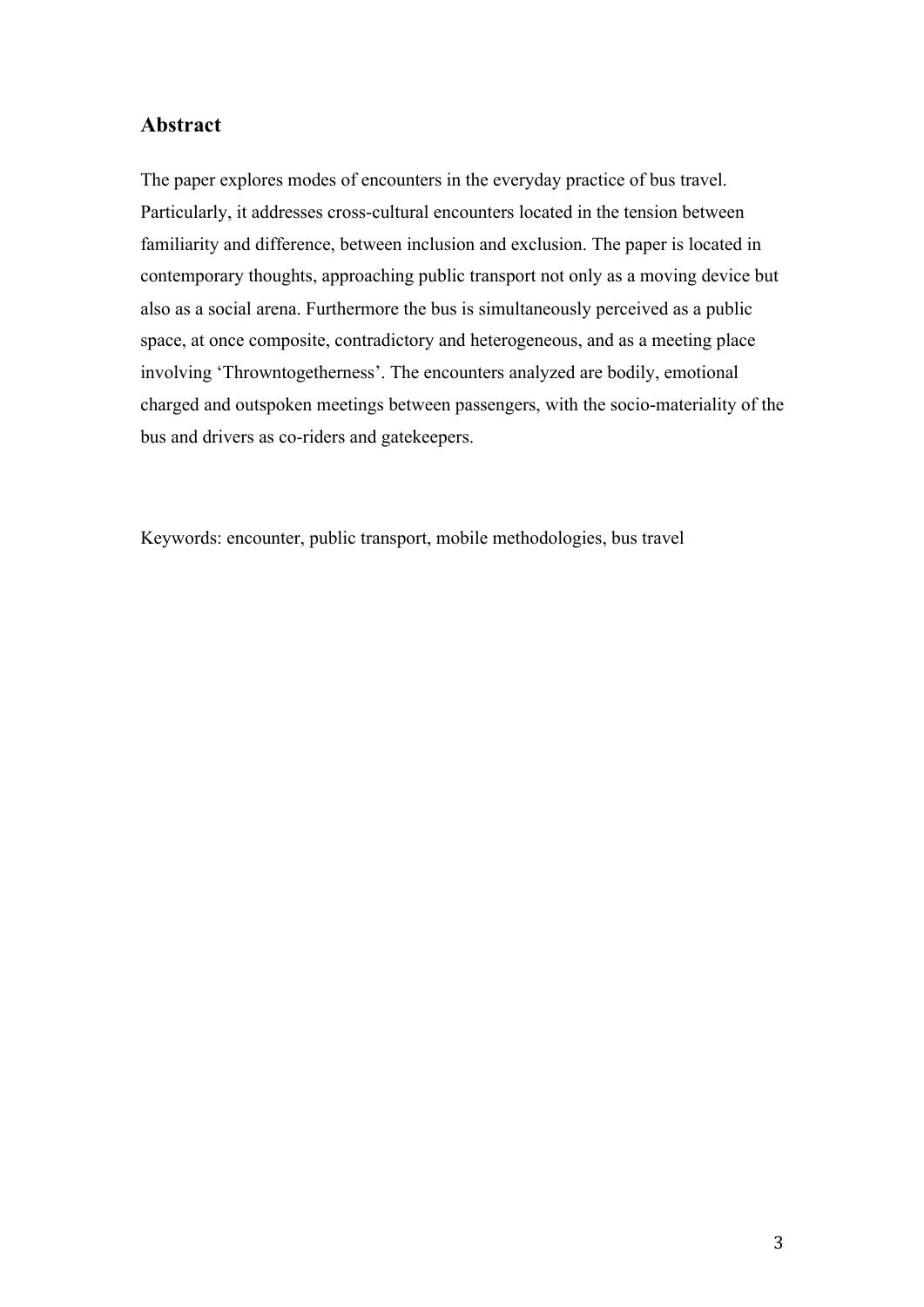# **Mobile encounters: Bus 5A as a cross-cultural meeting place**

# **Introduction**

To travel by bus is not simply transport from one place to another (Jensen 2009). Public transport is part of everyday life in the city and for many a necessary banal aspect of everyday routine that is not experienced in isolation. While travelling we become part of a mobile collective; becoming a passenger always involves a 'being with' (Adey and Bissell 2010). Mobility *with* others therefore involves relational practices – in bus travel intense embodied encounters with others are often unavoidable. The urban bus is therefore an important site of everyday intercultural encounter in the city (Jensen 2009; Wilson 2011).

The aim of this paper is to present the bus as a cross-cultural meeting place and a social arena for complex spatial negotiation of difference. Bus travel often marks 'an onerous breach of class, race and ethnic boundaries' (Hutchinson 2000, 118). Mobile encounters, we argue, are located in the tension between familiarity and difference, between intercultural dialogue and racist intolerance. As a specific icon of public space the bus is composite, contradictory and heterogeneous, involving multiple practices that are bodily performed and emotionally charged.

The paper is based on ethnographic work carried out in Copenhagen as part of a wider research project on *Paradoxical spaces: Encountering the other in public space*. The aim is to study how the complexity of cultural difference is experienced and practised in public space. In this case it makes sense of the meetings that take place in the socio-material site of the bus. This renders central the question of the bus as *public* space. Public space is a contested concept (see, for example, Mitchell 2003; Fyfe 1998; Staeheli and Mitchell 2007). A broad definition could be that 'public space is that space where "the public" is formed and thus social and cultural rules governing public behaviour predominate' (Mitchell & Staeheli 2009). Seen from this angle, the bus as public space is a particular space. Not only is it a mobile space, but it is also simultaneously a 'public' space and a highly controlled space. It is controlled by an entrance fee, managed through the formal authority of bus drivers and ticket inspectors; the practices in the bus are regulated through both formal and informal rules of conduct; and the materiality of the bus's interior and the seating regulates the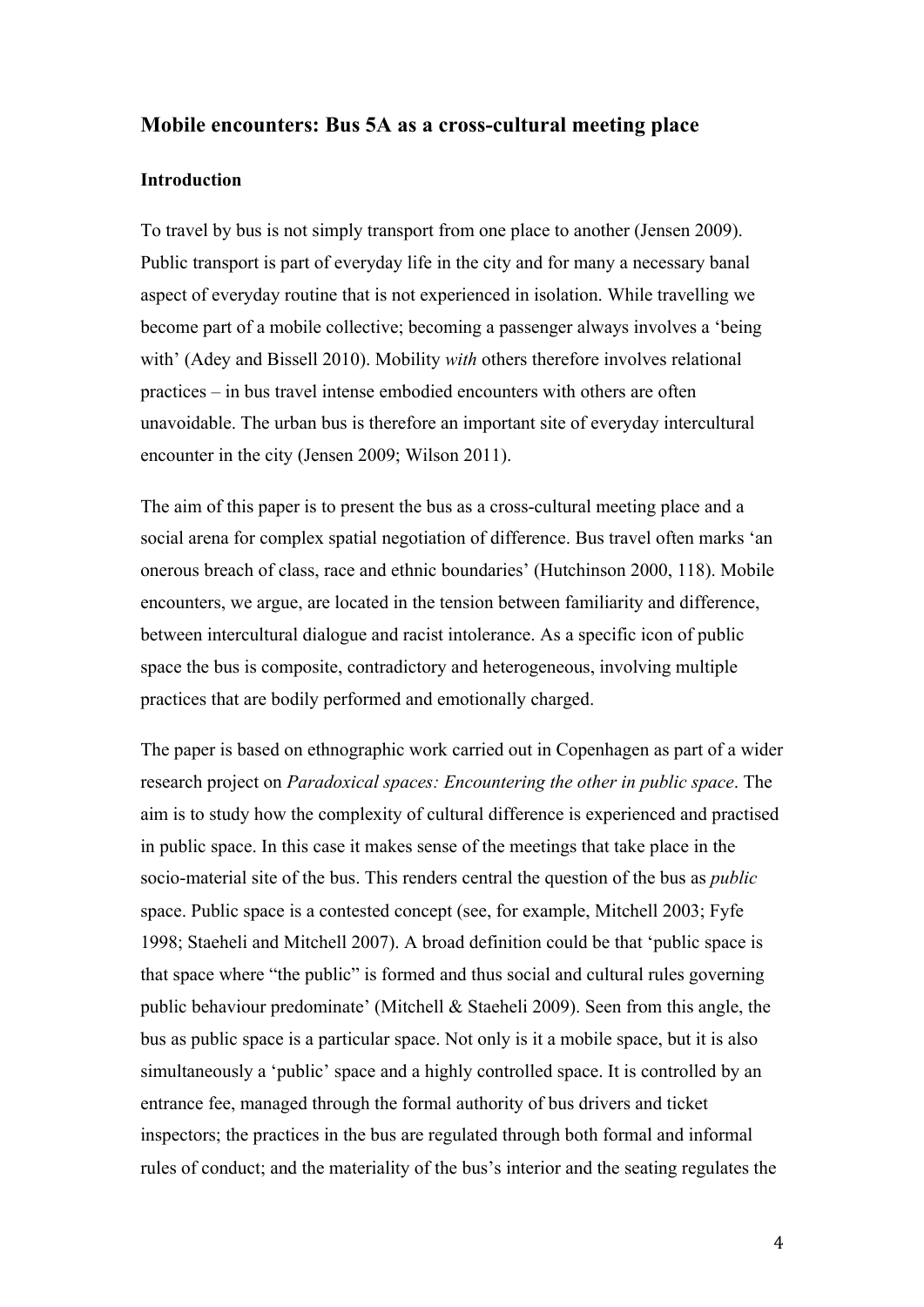opportunities of spatial practice. It is within this complex framework that we explore cross-cultural encounters and the negotiation of difference. How do the passengers manoeuvre in this socio-material environment? How is Otherness produced and negotiated? Which emotions do these everyday encounters generate? How are the encounters with the authorities of the territory of the bus managed? What are the cultural schemes and broader social relations activated in the encounters?

Our concrete case in the paper is bus 5A, which forms a central part of the urban mobility in Copenhagen. With more than sixty-five thousand passengers a day, bus 5A is the busiest route in Copenhagen and the Nordic countries. Day and night the bus cuts through the streets and connects different parts of the city. Bus 5A is iconic; loved, but also hated among bus drivers who have named it 'the suicidal' route and in everyday language refer to it as 'Slamsugeren' (suction vehicle) because it transports all kinds of people and connects many different places in the city. The bus starts in the suburb (Husum) and connects the multicultural part of Copenhagen (Nørrebro) with the more gentrified inner city and the outskirts of Copenhagen, ending at the airport (Hartmann-Petersen 2009, 2012). Copenhagen car-ownership is relatively low, as only a third of households in Copenhagen have a car (Danmarks Statistik 2005), and a large portion of transport is facilitated by either bike or public transport. This means that public transport is used by various groups and is not directly connected to class. Buses accommodate 72 per cent of all journeys by public transport in the capital region, and a staggering 96 per cent of the passengers suggest that they are satisfied or very satisfied with the bus as a means of transport (Movia 2012). The bus is often slow and crowded in rush hours, which makes it a space of extraordinary intimacy and intense space where bodies are pressed up against each other.

After this introduction, the paper is structured into six parts. First we provide a methodological discussion. The second and third sections are theoretical contributions, first presenting our understanding of encounters as producers of similarity and difference and second focusing in particular on mobile encounters. In the fourth, fifth and sixth sections we develop the empirical analysis. First we display a range of manoeuvres and tactics among bus passengers involving bodily practices, spatial placement and orientation, and tactical avoidance of contact with 'mobile others'. Second we explore emotions and negotiations of difference in the encounters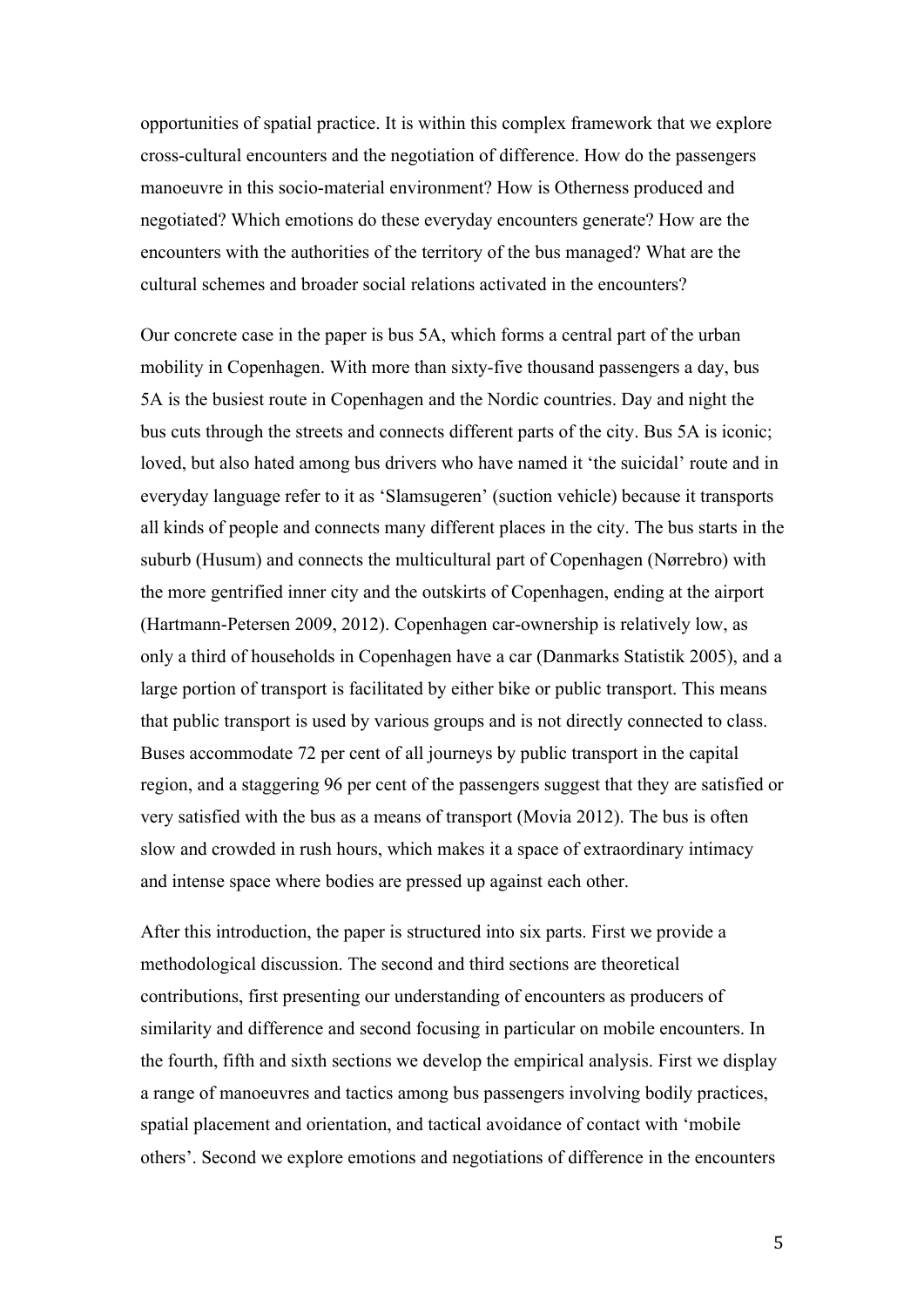and the modes of sociality emerging from them. Finally, based on interviews with bus drivers, we analyse the diverse roles, episodes of conflict and everyday racisms that are part of driver–passenger relations.

## **Mobile methodologies**

The empirical work was inspired by mobile methodologies (Fincham et al. 2010) and sensory ethnography (Pink 2009). Sensory ethnography takes its starting point in the multi-sensoriality of experience, perception, knowing and practice. To study everyday movement and mobility in the city is a challenge provoking methodological questions such as: How do we research and represent mobile experiences of passing through and of being in between? How do we study forms of travel that have come to be taken for granted (for example, Löfgren 2008). In this article we employ a strategy of methodological triangulation combining observations, participation and interviews.

The first step we took was actually 'being there', on the bus, at different times of the day and night *observing* what was going on. We conducted the ethnographic fieldwork and observations between 2014 and 2015, spending around eighty hours on the bus making participatory observations. There were always two of us on the bus observing, one situated at the front and the other at the back. In the visual observation we were particularly interested in bodily encounters (facial and verbal expressions as well as movement and gesture), different kinds of emotion and meanings generated in the encounters – the social relations in the encounters (strange(r)ness and familiarity) and the role of design and materiality of the bus. The visual observation was concerned with meetings between passengers as well as between passengers and the bus driver. We took detailed field notes on the move or immediately after. Then we shared the field notes among the three of us in order to discuss and interpret them.

Since visual observation remains on a more descriptive level, we felt we needed to use other methods as well to achieve a deeper exploration of the meanings, emotions and social relations involved in the encounters. The challenge of observing crosscultural embodied encounters is that it relies on an unspoken and un-reflected 'grammar of difference' produced in the encounters through visible makers of identity such as gender, age, ethnicity and clothing. Therefore we followed up our observations with on-the-spot interviews consisting of informal conversations with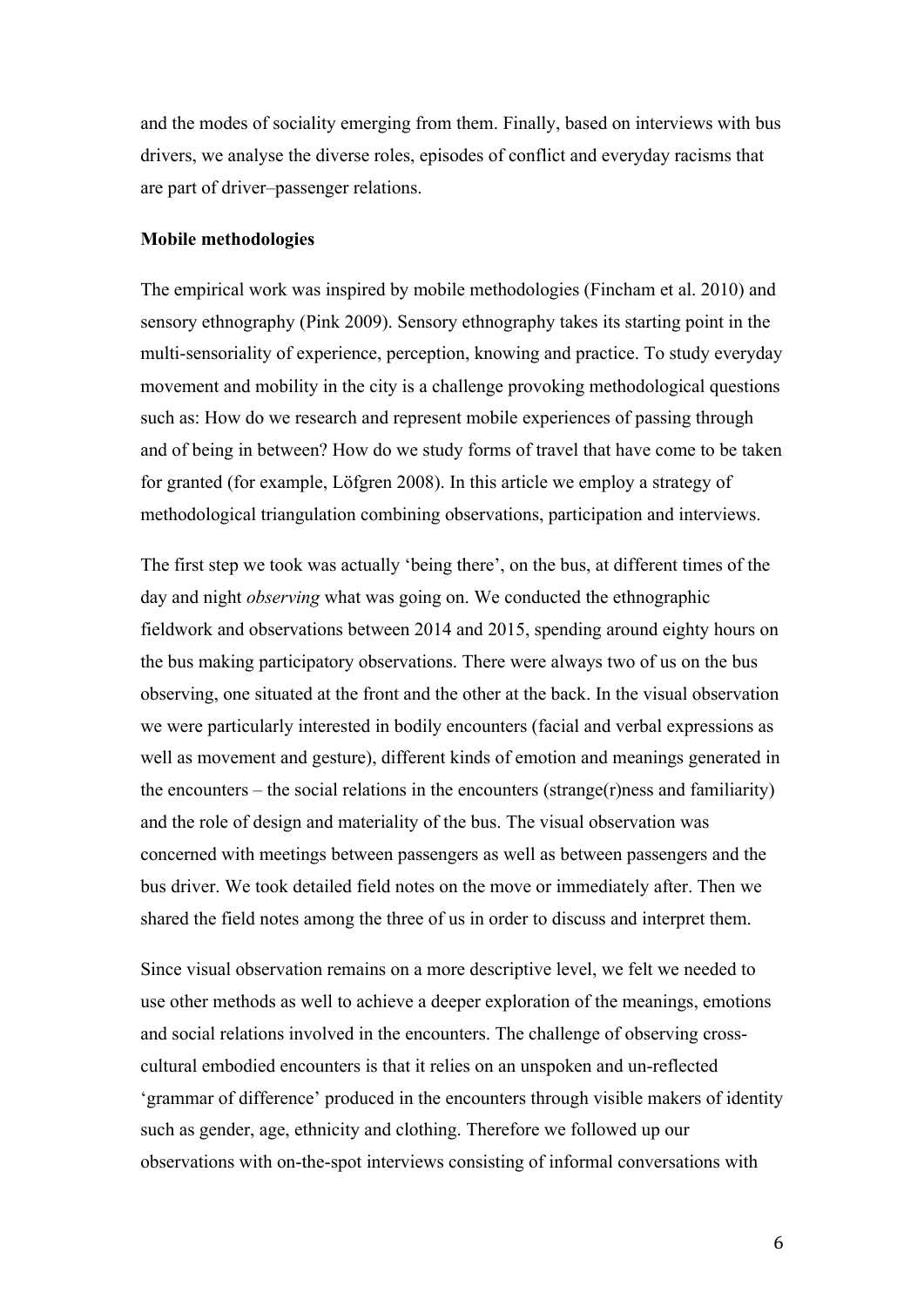passengers either on the move or waiting for the bus and talks with drivers taking a break. These informal dialogues were valuable in the sense that they gave us insight into the way the participants reflected on their own travel practice, reactions and interpretations of different forms of embodied encounters. The on-the-spot interviews also covered the participants' own experiences, conflicts and negotiations of difference taking place in the bus. We wrote the interviews down immediately after the conservation, which was helpful in interpreting the different forms of encounter.

Finally we also needed a deeper exploration of how the complexity of cultural difference was experienced and practised on the bus. We therefore complemented the observations with thirteen qualitative in-depth interviews with selected 5A bus drivers and passengers. Parallel to Pink (2009) the aim of the interviews was to reflect and communicate about experiences. The qualitative interviews were inspired by a narrative methodology (Jackson 2002) that facilitated dialogue around narratives on different forms of encounter experienced on the bus. The informants were selected in order to obtain variety in terms of gender, age and ethnicity. The interviews were concerned with themes like the experiences of the 'route', 'the bus as a meeting place', 'rhythm', 'atmosphere' and narratives on situations of 'conflict' on the bus.

The fragments from field notes and interviews used throughout this paper have all been translated from Danish. Using extracts from field notes and interview transcripts in a text does not, of course, imply a claim of 'authenticity' or 'verificational realism' (Crang 2002a). They are interpretations and perceptions of different situations taking place on the bus made by us as a collective or in dialogue between us and the narrators. However, the extracts do endow the presentation with some flavour of 'flesh and blood' and establish a certain transparency of the interpretations we have made.

# **The primacy of encounters**

Our theoretical starting point is a practice-based understanding of social life giving ontological priority to interrelations or encounters. Among others, this priority takes inspiration from Merleau-Ponty's phenomenology of the lived body in which he emphasises the interrelational structure of our embodied existence. The constitution of others, he says, does not come after that of the body; 'others and my body are born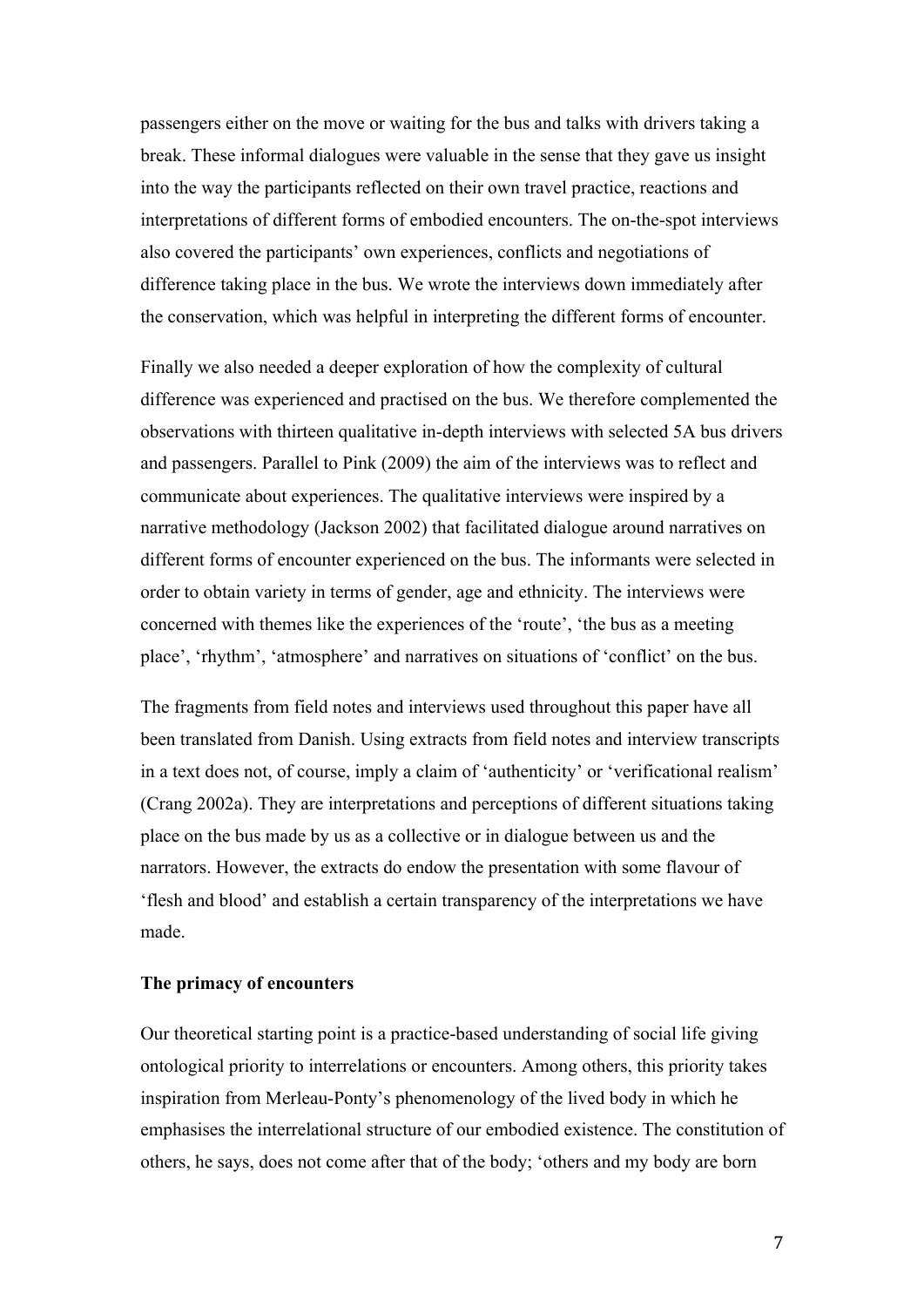together from an original ecstasy' (Merleau-Ponty 1964, 174) – that is, an original intercorporeality already functioning as a pre-personal form of communion. When we here use the term 'encounter', however, it is supposed to add to this idea of interrelation. The term suggests a meeting, but a meeting particularly involving two characteristics: surprise and time-space (Merleau-Ponty 1968; Ahmed 2000). It involves surprise (and maybe conflict) because of its inevitable content of similarities and difference, inclusion and exclusion, or incorporation and expulsion that constitutes the boundaries of bodies or communities.

At one level, encounters therefore refer to face-to-face meetings as experienced in everyday life. They are, however, also temporal and spatial through historicalgeographical mediation. They presuppose other faces, other encounters of facing, other bodies, other spaces and other times. In this way, they reopen prior histories of encounter and geo-political imaginations of the Other and incorporate them in the encounters as traces of broader social relationships. In other words, particular encounters both inform and are informed by the general: encounters between embodied subjects always dwell between the domain of the particular and that of the general, the framing of the encounter by broader relationships of power and antagonism. As such, this understanding of encounters adds to Merleau-Ponty's ideas of the social body as a body opening up and intertwining with the world (other bodies and materialities) by accentuating that this world is not a general but a differentiated world. In such a world what is meant by the social body is more often than not 'precisely the effect of being with some others over other others' (Ahmed 2000, 49).

Hence the constitution of others involves *spatial negotiations* over mobility and home, (imagined) communities, boundaries and bridges, et cetera. 'Like bodies' and 'unlike bodies' do not precede encounters of inclusion or expulsion. Rather, likeness and unlikeness as 'characteristics' of bodies are produced through these encounters. Part of that process is the experience of being exposed to oppressive visions or emotions. Fanon (1967) describes the phenomenology of incorporating Otherness and the development of a 'double consciousness' owing to the enculturation of the body. Men and women of colour, he says, develop a third-person consciousness trying to reconcile their own experiences with the operation of a 'historical-racial schema' within which their corporeal schema is supposed to fit.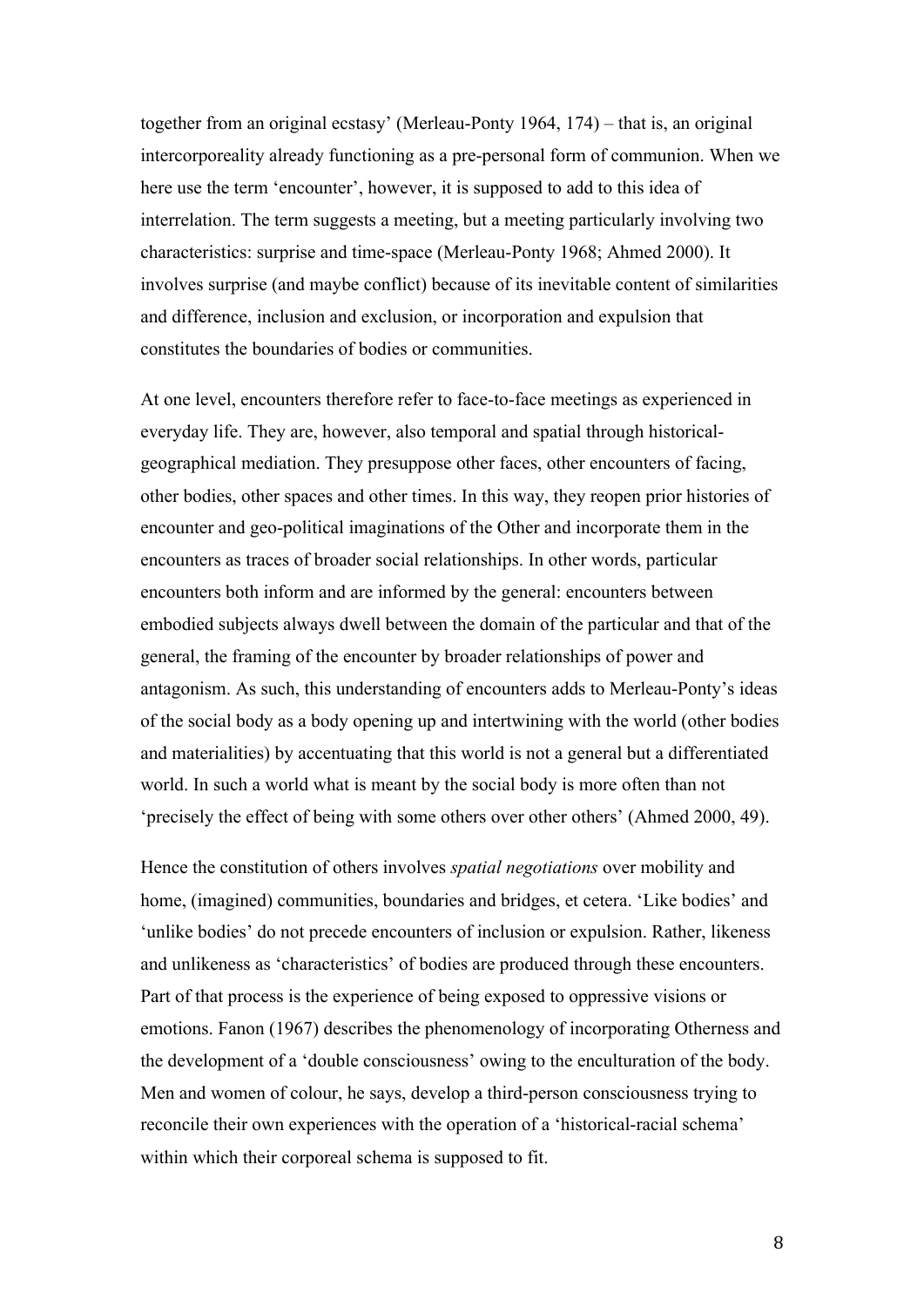Encounters, then, are deeply charged with emotions. The 'strange encounter' (Ahmed 2000) is played out *on* the body, and it is played out *with* emotions. As a basis for interpretation, we suggest a phenomenologically inspired understanding of emotions starting from Heidegger (1962) and Merleau-Ponty (1962) who both see emotions as basic human attributes but neither inner psychic nor purely physical phenomena. Merleau-Ponty, in particular, associates emotions with practice, embodiment and social situation. As a first approximation, we can condense his view into a notion of *situated corporeal attitudes*, understood as ways of being and acting in relation to the world (Crossley 1996). This account opens the possibility for a double conception of emotional spatiality (Simonsen 2007, 2010). One side of emotions is an *expressive space* of the body's movements, which might be seen as a performative element of emotion. Emotions are something practised and as such connected to the expressive and communicative body. The other side of emotional spatiality is *affective space*, which is the space in which we are emotionally in touch – open to the world and aware of its 'affect' on us. This means that emotions are not just active bodily actions, something that our bodies express or articulate. Another aspect is how we are possessed by them or swept into their grasp. It is the felt sense of having been moved emotionally, the more passive side of emotional experience. This active-passive doubleness of emotions is what we shall see played out in the concrete encounters analysed below.

In this sense, the paper inscribes itself into an emerging literature on 'geographies of encounter (see, for example, Amin and Parkinson 2002; Leitner 2012; Valentine 2008; Valentine and Sadgrove 2012). This literature attaches considerable importance to the character of encounters in public space and their opportunity of producing 'meaningful contact' – that is, contact that involves recognition of Others. By doing so, it implicitly links to classic urban theory's understanding of the urban as 'a world of strangers' where the experience of difference and negotiation hereof becomes an essential and necessary part of the urban sphere (Lofland 1973; Tonkiss 2013). Georg Simmel's essay on *Metropolis and mental life* (1950/1903) is seminal in this field. His concept of *indifference* has been very influential, and it should be understood as simultaneously a 'reserve', developed to contain a latent aversion growing out of the bodily closeness of urban life, and a basic form of 'sociation' allowing urban coexistence. Among the followers are Goffman (1963) with his concept of *civil*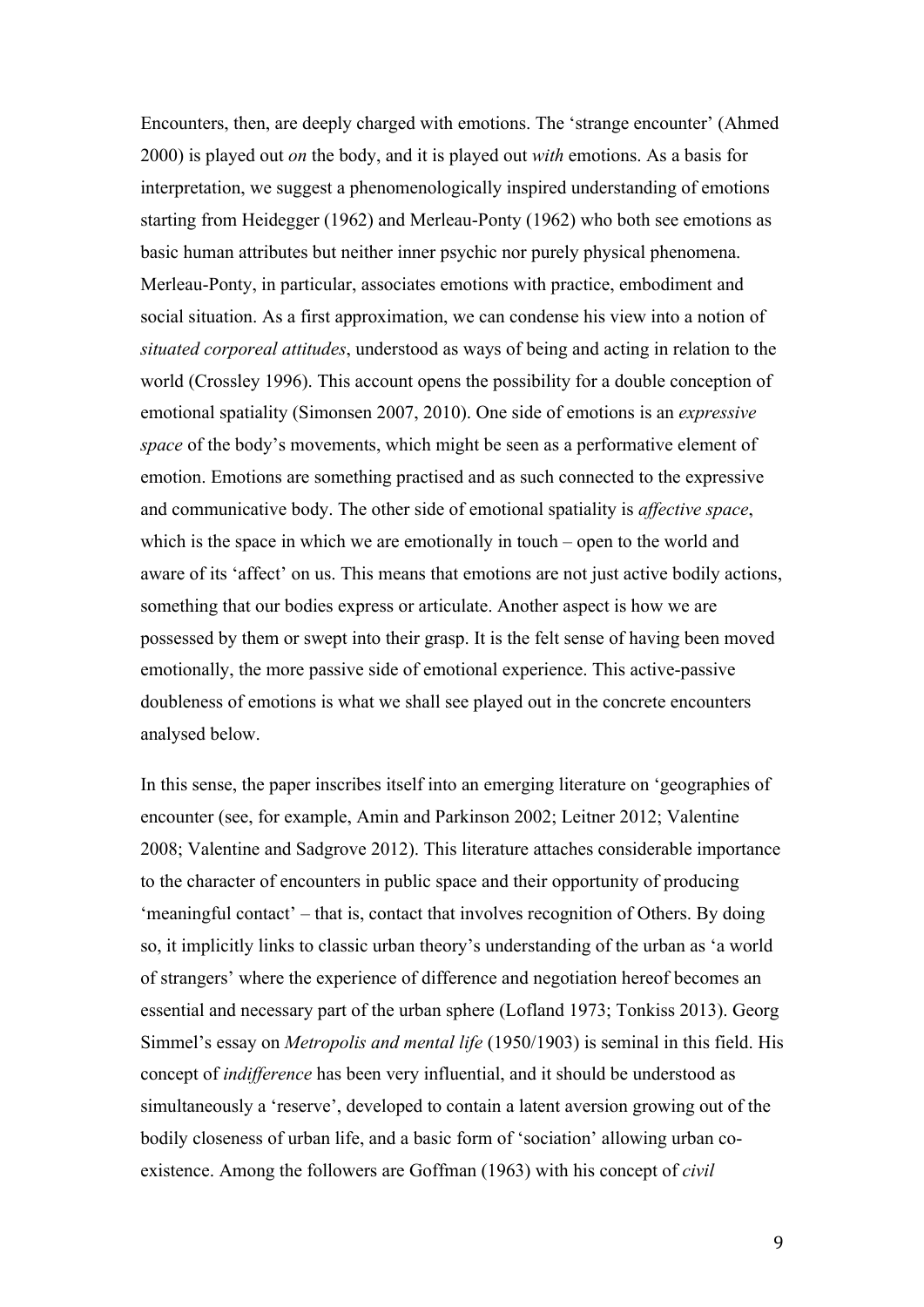*inattention* and Lofland (1973) with her ideas of capacities of coping and manoeuvring in urban space (see also Jensen 2006). The urban bus, the space of encounter explored in this paper, can be seen as an extreme case of the 'throwntogetherness' (Massey 2005) and closeness with others, the intensification of experience and the over-stimulation of the senses by which these authors characterise urban life. Goffman describes buses as 'vehicular units'; that is, shells of some kind controlled by a human pilot or navigator (Goffman 2010/1971; Jensen 2006). These units and the modes of encounter they afford vary according to the thickness of their 'skin' and the rules regulating their operation.

## **Mobile encounters**

Spaces of mobility have often been described as empty non-places deflated of meaning. However, all places involve meaning and are inscribed by power. Mobility is a privilege not evenly distributed. The businessman travelling internationally and the cleaning woman catching the bus after work will experience the space of the airport differently (Jensen 2010; Crang 2002b). Furthermore, mobility has been seen as an eroding power, draining communities of life, or as a retreat from sociality (Swanton 2010). Such perspectives fail to understand the social interaction within the spaces of mobility or how place, identity and subjectivity are produced on the move (Jensen 2009). We are inspired by theorists focusing not only on the power relations of spaces of mobility, but also on the social qualities of these spaces.

People's subject positions are mediated by their habitual activities in moving about the city. The common practice of walking, bicycling, bus-riding, or driving constitute distinctive forms of urban life, each with characteristic rhythms, concerns and social interactions (Patton 2004, 21 in Jensen 2009, 146).

The human being interacts in temporal-spatial relations and knows itself through experience, meaning and sense-making created on the move. This calls for further investigation of the different modes of experience connected to different modes of movement and to the way in which different spaces of movement produce different encounters and meaning.

An emerging theme in mobility research is the relational practice of being mobile with others (see, for instance, Adey and Bissell 2010; Adey et al. 2012; Bissell 2010;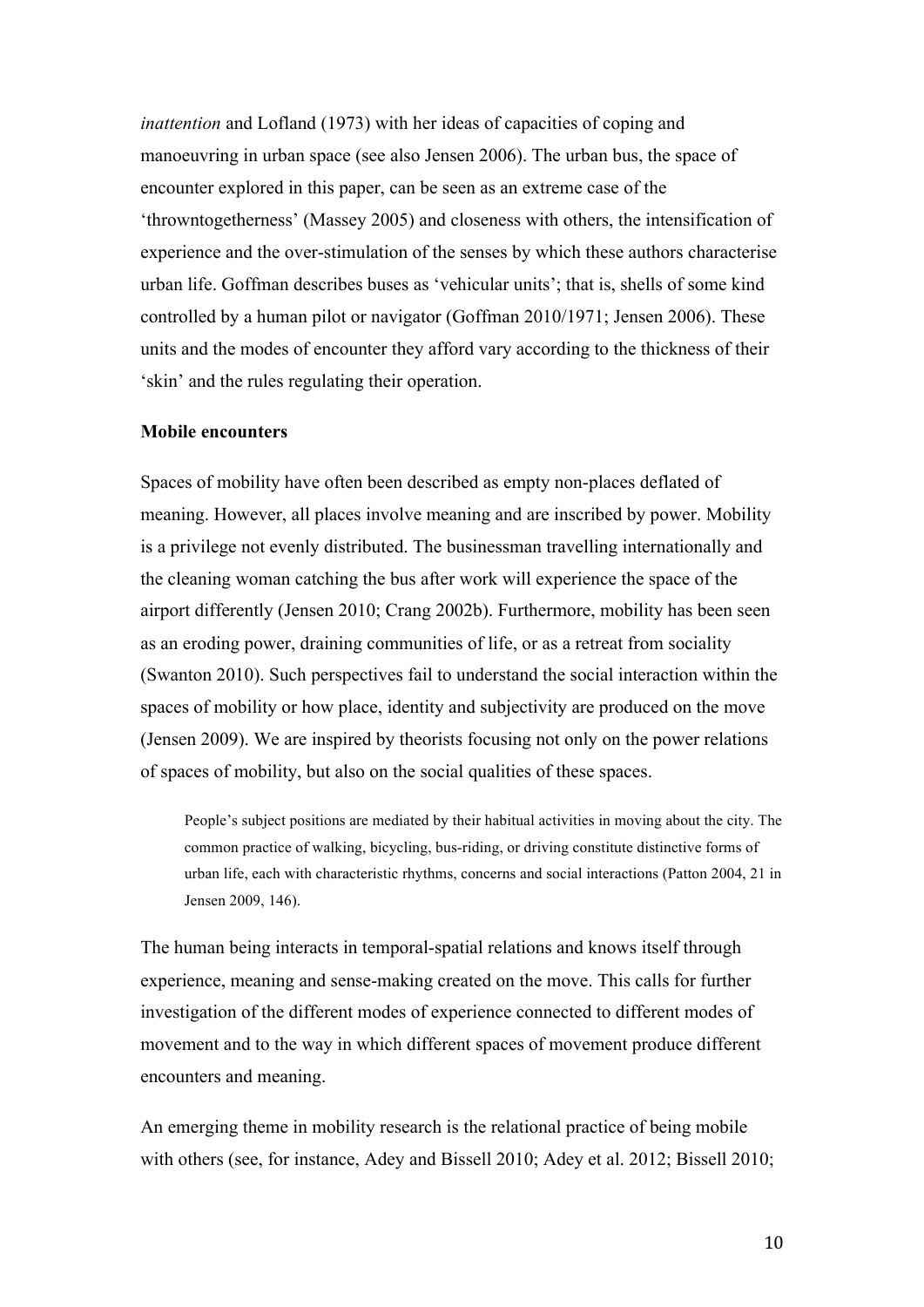Laurier et al. 2008; Löfgren 2008; Jensen 2012; Sheller 2004; Swanton 2010). The experience of being a passenger is always a shared experience and will necessarily involve being with others; this is especially true when travelling with public transport where the passenger is often in close physical proximity with strangers (Bissell 2010, 270). In a world where international migration flows are increasingly intertwined with the flows of urban everyday commuting, everyday spaces such as the bus to work can become a meeting place for global difference. This makes public transport particularly interesting as a mediator of subjects meeting with ethnic diversity and imagined Others. Journeys by bus or other public transport create spaces in which unacquainted strangers interact in much tighter spaces than found elsewhere (Jensen 2009, 2010; Wilson 2010).

Using public transport requires several practical skills. From mastering route planning and timetables (Jensen 2006), to making travel time effective by transforming the train into a mobile office (Löfgren 2008), to mastering sleep techniques on the move (Jensen 2006; Jensen 2012). Navigating in the dense, shared space of public transport puts the passenger in a situation of constant choice. Here we argue for the usefulness of the notion of 'negotiation in motion' to capture the social interaction made in a mobile space of norms, values and power. Some of these ways of encountering our 'mobile other' may be linked to an already existing repertoire of actions, mobile negotiation techniques and mobile interaction tactics (Jensen 2010, 13). The dense spatial economy of a bus ride makes one aware of one's body and the intensity of corporeal relation. This makes the mobile negotiation an embodied and situated practice. Even though verbal communication is limited, communication is still occurring, through gazes and the spatial organisation of bodies (Bissell 2010, 271). These micro social manoeuvres are not coincidental, but a result of complex negotiations (Wilson 2010, 638).

Most research on public transport focuses on trains (for example, Bissell 2010; Jensen 2012; Löfgren 2008). Only a few exceptions examine the bus as a social space, a space where race and ethnicity are being politicised in battles over space, access and mobility (see Hutchinson 2000; Wilson 2010).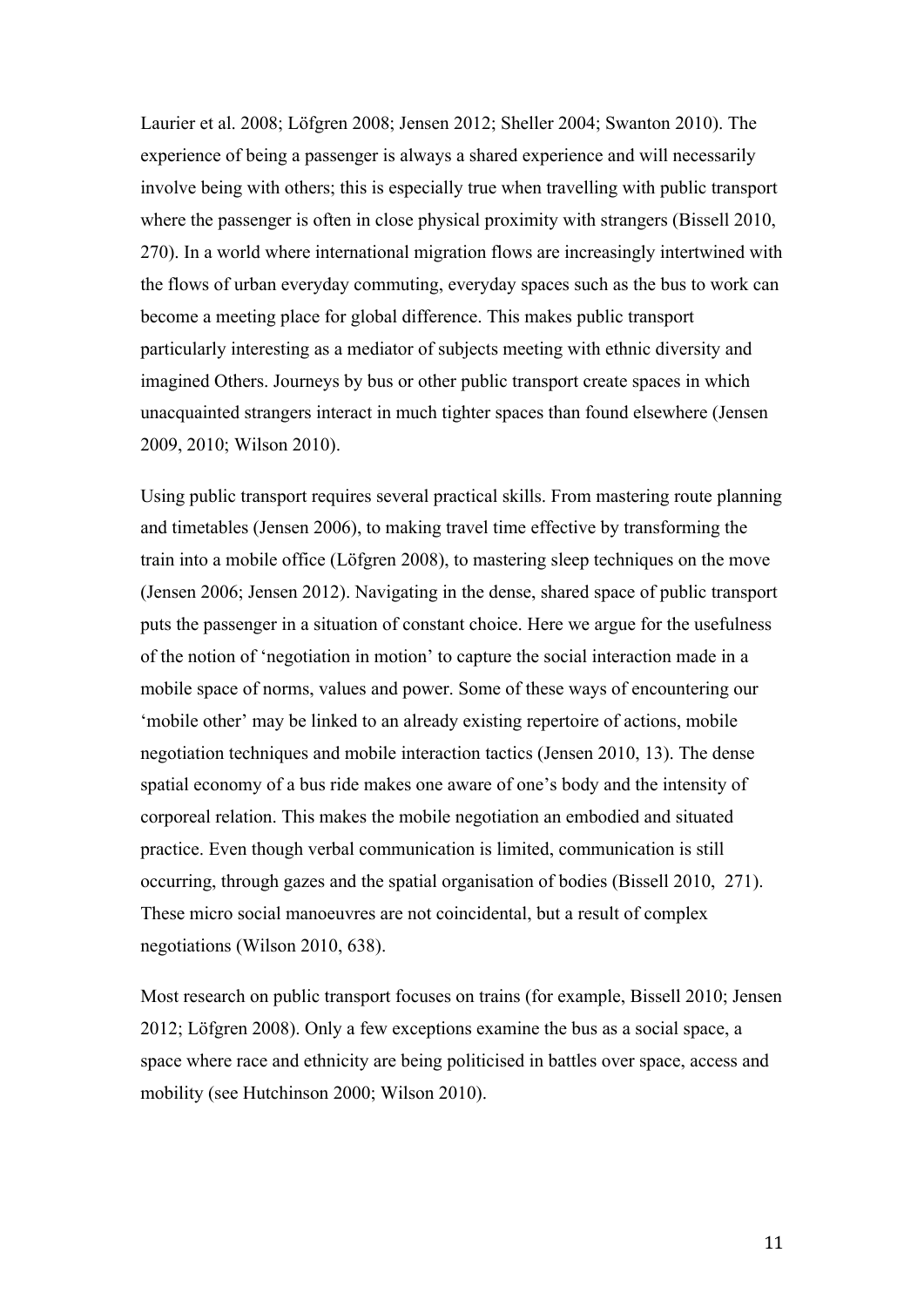Subjectivities develop not only as a result of movement between settings, but are formed *during*  movement and are crucial to our perception of others – both on and off the bus, at other times and other places (Wilson 2010, 635, original italics).

Wilson suggests that experiences on the bus have meaningful effects and that busses can be spaces of identity making, racial segregation, conflicts and contestation. The bus carves directly through the fabric of the city, creating routes and rhythms of its own. Hutchinson suggests that riding the bus offers an exclusive knowledge of the city, as the bus allows for direct experience of the surrounding city (unlike metros) and its inhabitants, as the bus ride imposes itself on the body:

Riding enables another mode of looking, seeing, hearing and smelling that 'eludes the discipline of automobility even as it reproduces it' (Hutchinson 2000, 2).

This involves direct contact and a sensual getting to know Others, as strangers travel from neighbourhood to neighbourhood, encounters occur and stereotypes are challenged or reinforced. Too much work overlooks the potential of social interaction within the buses themselves (for exceptions, see Hutchinson, 2000; Wilson 2010). The space of the bus is an interesting case since the body subject is here exposed to reactions and meetings with a diverse group of people. In this sense 5A, our chosen case, might be an iconic one for the purpose.

# **Tactics of placement**

The social space of the bus is characterised by a certain 'getting along with each other'. The level of direct conflict is low and passengers are expected to recognise and accept existing norms and rules about certain forms of behaviour (Wilson 2010, 638). The spaces of public transport encourage a certain getting along with each other, which Augé recognises as 'contractual consensus' and which resonates with Amin's notion of 'situated multiplicity' (Amin 2008; Augé 2002, 44 in Wilson 2010, 638; see also Jensen 2006). Our observations supported these notions and we witnessed only a few direct conflicts. Even when social norms were challenged, for instance by a group in their late teens playing loud music, dancing between seats and chatting loudly, other passengers mainly ignored the offence with forbearance or slightly irritated glances (Field notes, 8 March 2014). Avoidance and tolerance appear as essential tactics in order to navigate intense cohabitation in a secure manner. Although we will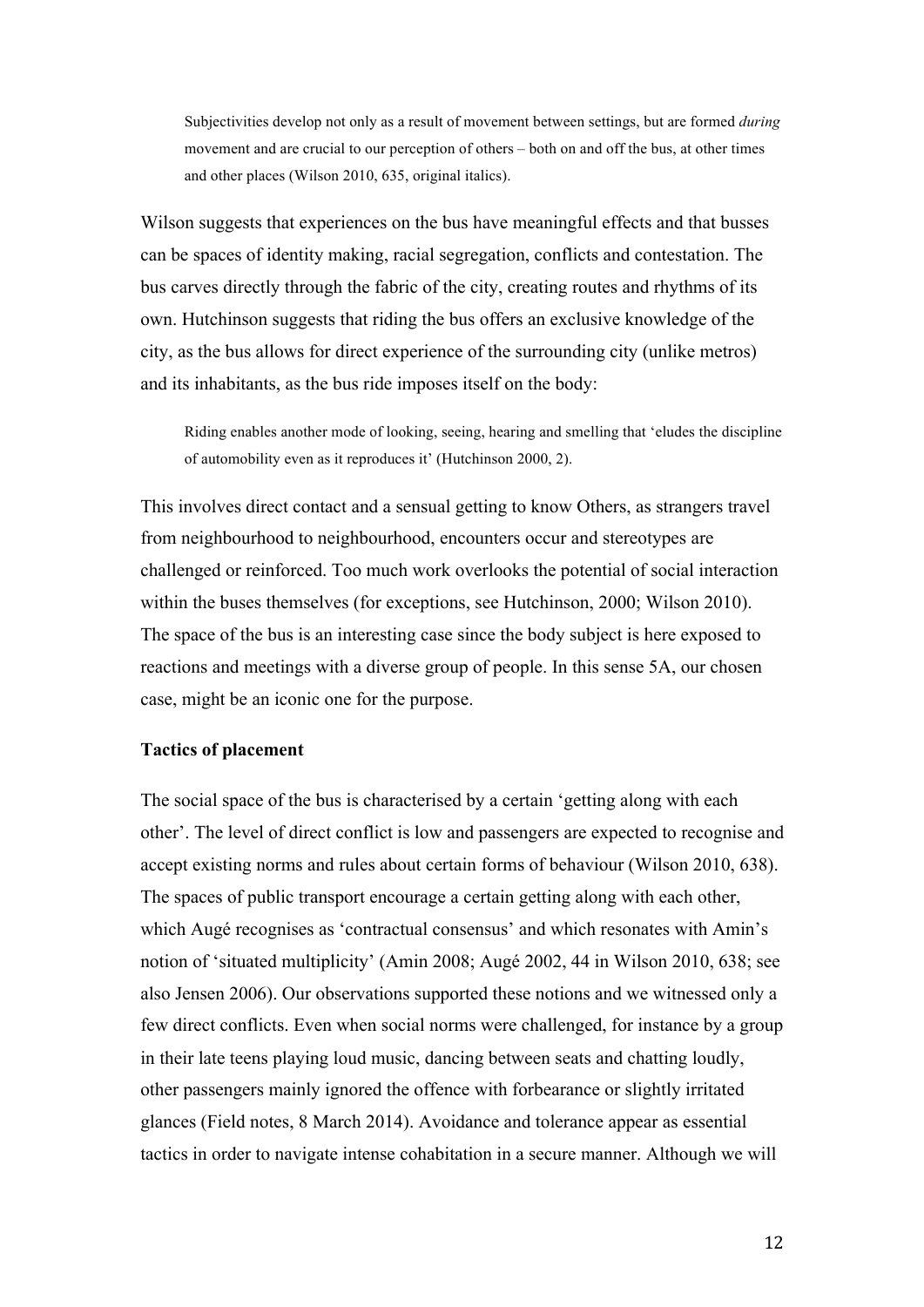show that passengers are continuously stretching and reshaping these normative expectations, violations remain manageable, as they do not challenge what Goffman calls 'the essential grammar of the situation' (Goffman 2010/1971).

On the bus, communication is mainly non-verbal. Passengers treat each other with civil inattention, and negotiation of seats and personal space is handled with bodily signals. As such, passengers demonstrate highly attuned awareness of fellow passengers. Intent of future action is communicated through what Goffman would call 'body gloss'; a self-conscious bodily gesture functioning as an externalisation of evidence; an intention display that can be read by anyone in the situation who cares to perceive it (Goffman 2010/1971, 128). Body gloss is displayed when a lady in a window seat gathers the hem of her coat and the person in the aisle seat gets up to ease her exit. The twisting of the torso, gathering of bags or simply breaking inattention by looking in the direction of a seat-mate's face is frequently used to indicate the wish to leave one's seat and only rarely is an 'excuse me' required to motivate this gesture.

As passengers move between seats and areas of the bus, we observe few direct glances exchanged and even fewer words. With apparently little effort, seats are taken and left again. It is, however, not an unregulated affair, but rather a choreographed performance where formal as well as informal regulations of closeness and spatial economy unfold. Relations within the bus are diverse, not only between passengers travelling with others and those travelling alone. Bodies are ordered through formal and informal rules, and this ordering requires that passengers are continuously aware of other passengers as obligations and dangers of proximity are being negotiated (for similar observations see Bissell 2010; Jensen 2010; Wilson 2012).

In any case, different areas of the bus attract different passengers. The first rows of seats are near an area reserved for prams and wheelchairs. Seats here are priority seats for the elderly and people with small children, clearly signalled with priority stickers outlining these official codes of conduct. Younger passengers explain to us that these seats are for 'others' – the less capable. Rather than risk getting up at a later point, they move directly to the back, creating a front space for perceived vulnerable passengers and a back area for those who perceive themselves as physically capable. Our observations support that the back rows are often male dominated, whereas the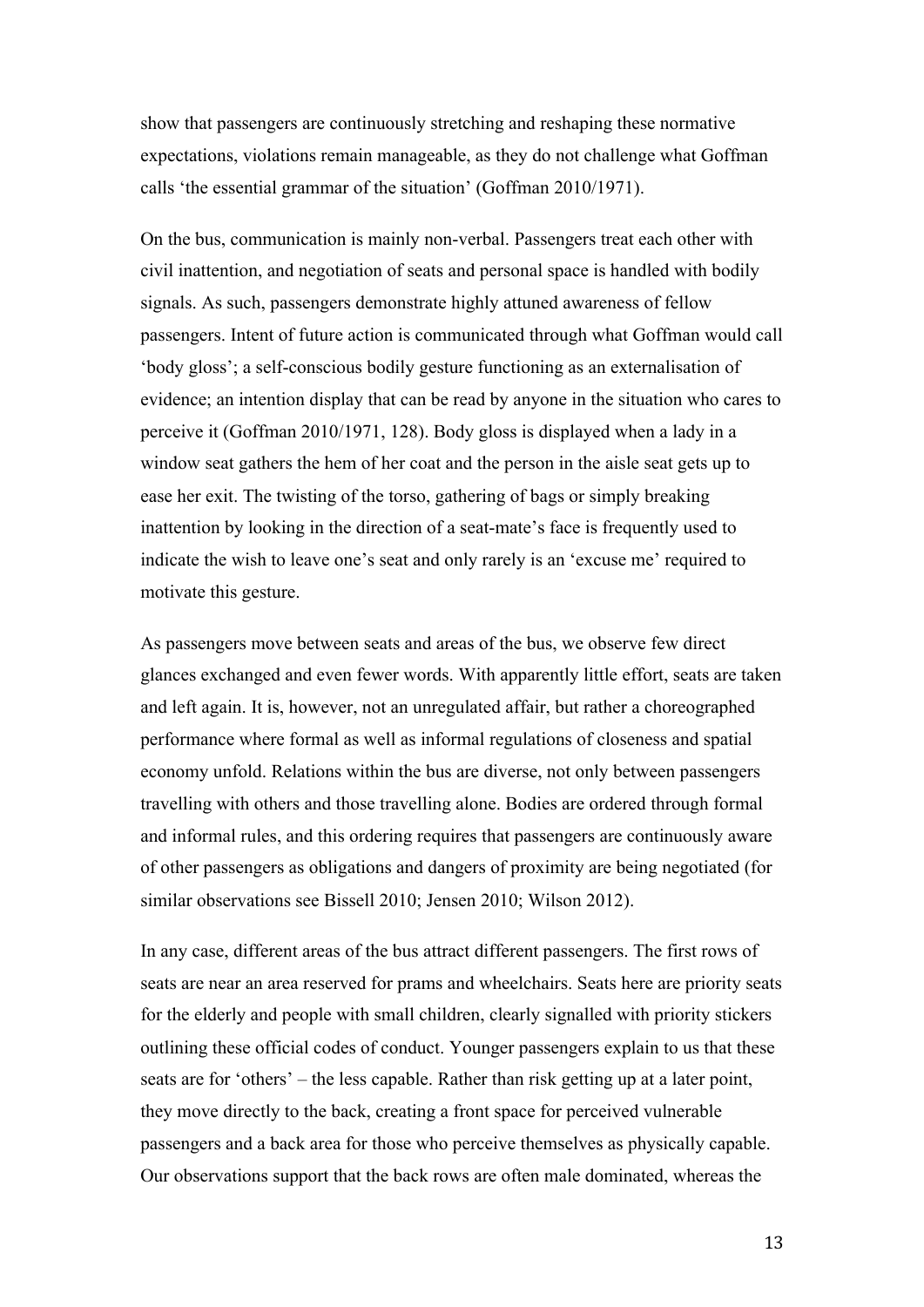front areas of the bus, besides families and the elderly, are popular with middle-aged women, especially those of Middle Eastern and African descent.

Tactics of placement are closely intertwined with the number of passengers on the bus. On a crowded bus most passengers will take any available seat. When there is a choice of seat, and no possibility of occupying a double seat alone, passengers attempt to place themselves in proximity to mobile others with an experienced sameness with regards to gender, age and ethnicity. This observation is supported by Sufia, a young woman with Somali roots:

Non-Danes sit with non-Danes. Girls with scarfs sit together. There is this sort of grouping. I think it is about safety or 'I feel comfortable sitting here because she is the same as me' or 'I do not dare to sit here because they seem dangerous'. I do not know, but sometimes it is how I experience it. Sometimes people walk past me and I am like: 'There's room here, if you would like to sit!' (Sufia, passenger).

Besides addressing seating preferences, Sufia addresses the feeling of being slighted as a travel companion. Such experiences can be received and interpreted in numerous ways, not necessarily connected to the intention behind the gesture. However, as observations indicate that civil inattention is a strong norm between strangers on the bus, remedial work with regards to seating choices is scare and, as such, intent is often left open for various interpretations. Goffman addresses how most public interaction is oriented towards avoiding the worst possible reading of an offence by offering remedial work to display proper intentions and sustain oneself as a moral character (Goffman 2010/1971, 108). Although possibly unintentional, an empty seat can reinforce feelings of Otherness and 'have powerful and enduring effects' (Wilson 2010, 635). On a similar note, Bladt (2013) finds that young adults with ethnicities other than North European experience the bus as a place of exclusion and practised racism.

# *A safe seat?*

Various tactics are used in order to secure an unproblematic seat without violating social rules. One commonly observed tactic is to occupy the aisle seat, thereby blocking access to the window seat. Props such as bags or coats are also often used to control who gets close to whom.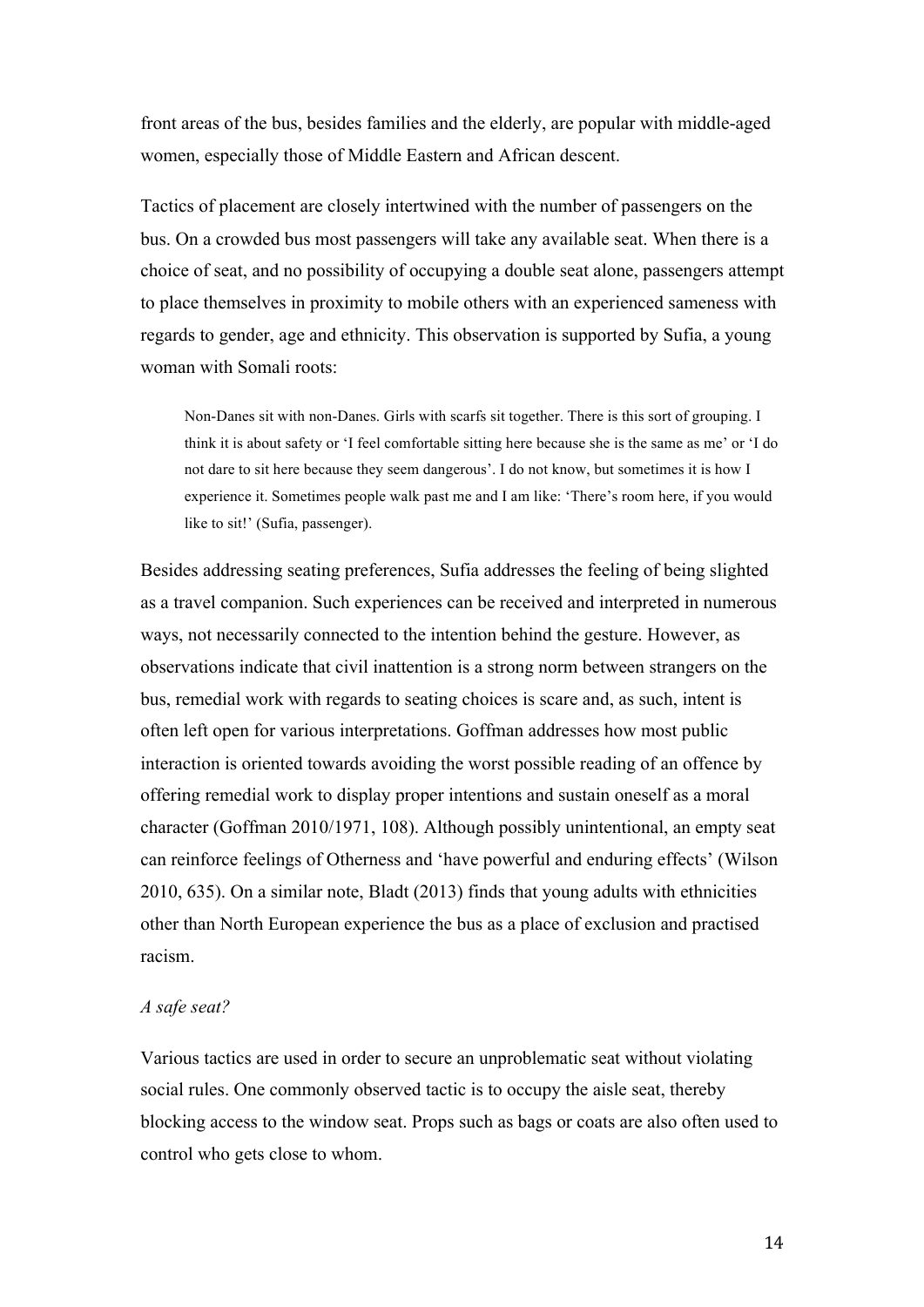An elderly, ethnically Danish woman has her handbag safely placed on the window seat next to her. A young man of African descent stops, signals and encourages her to get the empty seat. She moves her handbag extremely slowly and seems almost congealed. The young man becomes impatient and continues to the end of the bus. The next passenger takes the now empty seat (Field note, 31 January 2014).

A Muslim woman wearing a long coat enters the bus. She looks around for a seat. She appears to be gazing intensively for a seat that meets her preferences. She moves to the back of the bus to a seat towards the aisle with an empty inner seat next to her (Field note, 28 January 2014).

The frequency of and tolerance for such tactics diminish with the available space within the bus and as such are structured through informal regulations as well as an awareness of others. Notions of gender and ethnicity are interwoven in attempts to secure an unproblematic and harmless seat. This process is an informal ongoing negotiation of personal space where ignoring signs, intent or simply stalling communication gives way for gamesmanship as to who gives way to whom (Goffman, 2010/1971).

Although conflict often remains covert, it is occasionally exposed when social rules are broken. Social norms dictate that not all passengers are equally entitled to a seat, as physical weakness especially, age and occasionally women or children are given priority.

A young man, seemingly of Middle Eastern heritage, addresses a redheaded woman: "Get up! Show some respect!" He wants her to give up her seat for an elderly man who is standing behind him. Not inclined to take orders, the woman asks the elderly man if he would indeed like to sit. It appears that he cares less about the matter than the young man in front of him.

She stays seated in spite of loud protests from the younger man, who insists that the woman should show respect for the elderly and give up her seat. After a while he stops protesting, leaves the bus and the woman sighs: "I'm actually a lot older than him! In his logic I suppose he should respect me?" (Field note, 27 September 2014).

What is at stake in this episode encompasses conflicting perspectives on informal guidelines of spatial ordering with respect to gender and age; but also zones of the bus (the back is not a priority area), ethnicity and the right to dictate norms of space seem to be at stake. It appears that the tone of the younger man actually inspires the woman to act against his bidding. Bissell suggests that ignorance of unspoken rules of collective travel serves to heighten and produce the intolerance of others (Bissell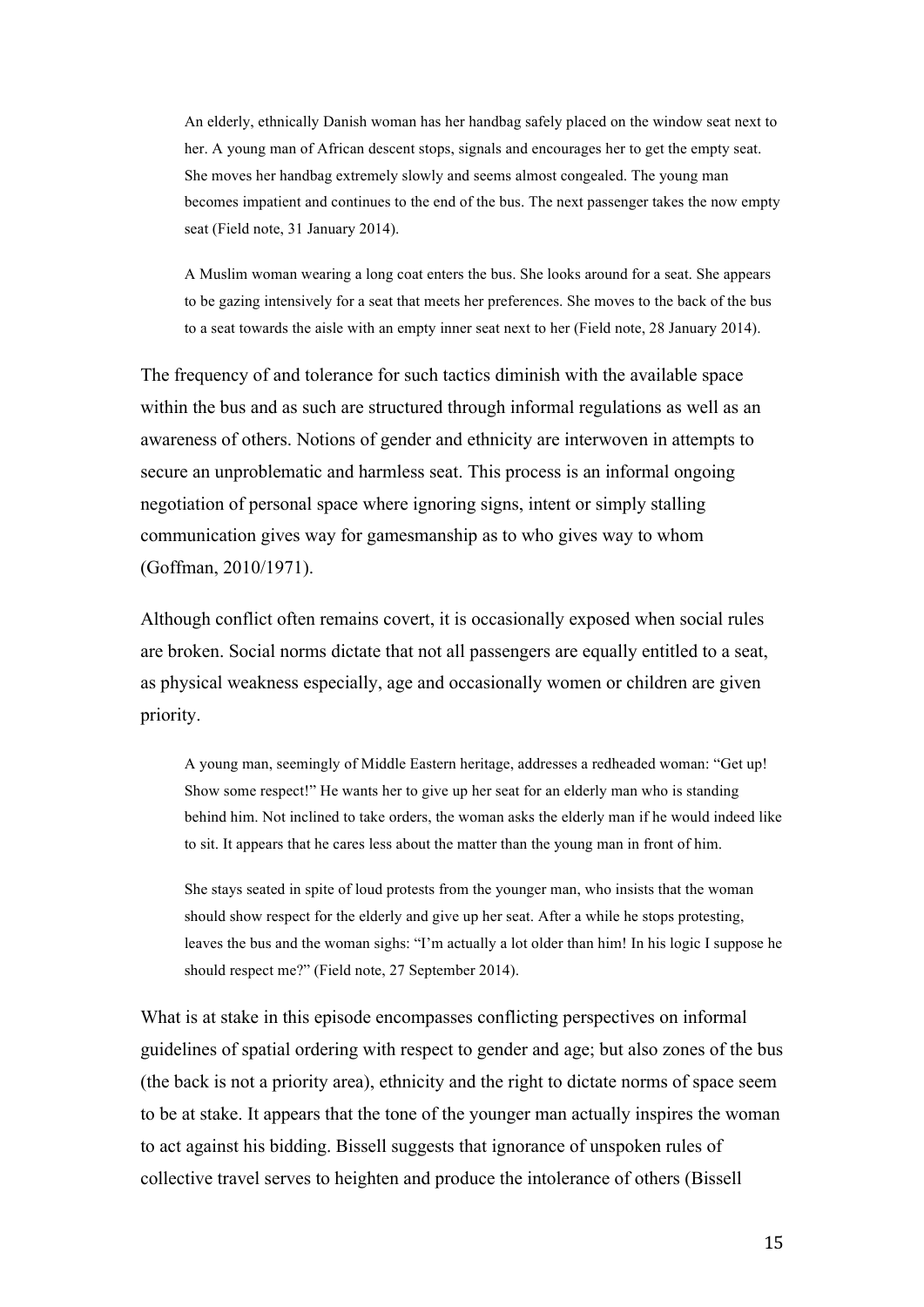2010). Disagreements on social regulations as well as ways of handling them reproduce images of Otherness. An episode such as the one above reinforces an image of Middle Eastern men as especially prone to handling conflict with a tone of aggression. This theme emerges as a central reference point in the majority of interviews, especially with bus drivers, and is reproduced within a space that is particularly dominated by avoidance. Furthermore, the situation can be understood as what Katz (2002) would call a moral drama. Both the young man and the redheaded woman attempted to turn the passengers close by into an audience to justify their actions and their perspective on the informal regulations and to uphold their image as a moral character (Goffman 1971/2010, 154).

# **Between 'habitual multiculturalism' and 'the little racism'**

In the above, we have displayed a range of tactics among bus passengers involving bodily (non-)communication, spatial placement and tactical avoidance of contact with 'mobile others'. One of the passengers characterises these practices with the metaphor of 'a dome of a cheese dish' (Sufia, passenger) in this way unintentionally leaning on Goffman's notion of 'involvement shield' (1963). Immediately, these manoeuvres might be conceived as leading to a desocialisation of the potentially social space of the bus (see, for example, Bauman 1993). We do, however, follow Simmel  $(1950/1903)$  – and many current writers on mobility – by arguing that these attitudes of distance and *indifference* are in fact a basic form of urban sociality, one that allows people to coexist with all the largely unknown others. Indifference is one way in which difference can be *lived* in everyday social spaces. Also, the intensity of contact in the space of the bus opens up pre-personal emotional registers reaching from the performative to the passive end.

# *Habitual multiculturalism*

As previously mentioned, bus 5A has a route cutting across very different parts of Copenhagen. It is the experience of this fact that makes many passengers tell us that they are used to diversity:

I don't think much about it … I believe that in this part of the city you are more or less merged, there is not so much – nobody frowns at anybody, or anything at all (Lis, passenger).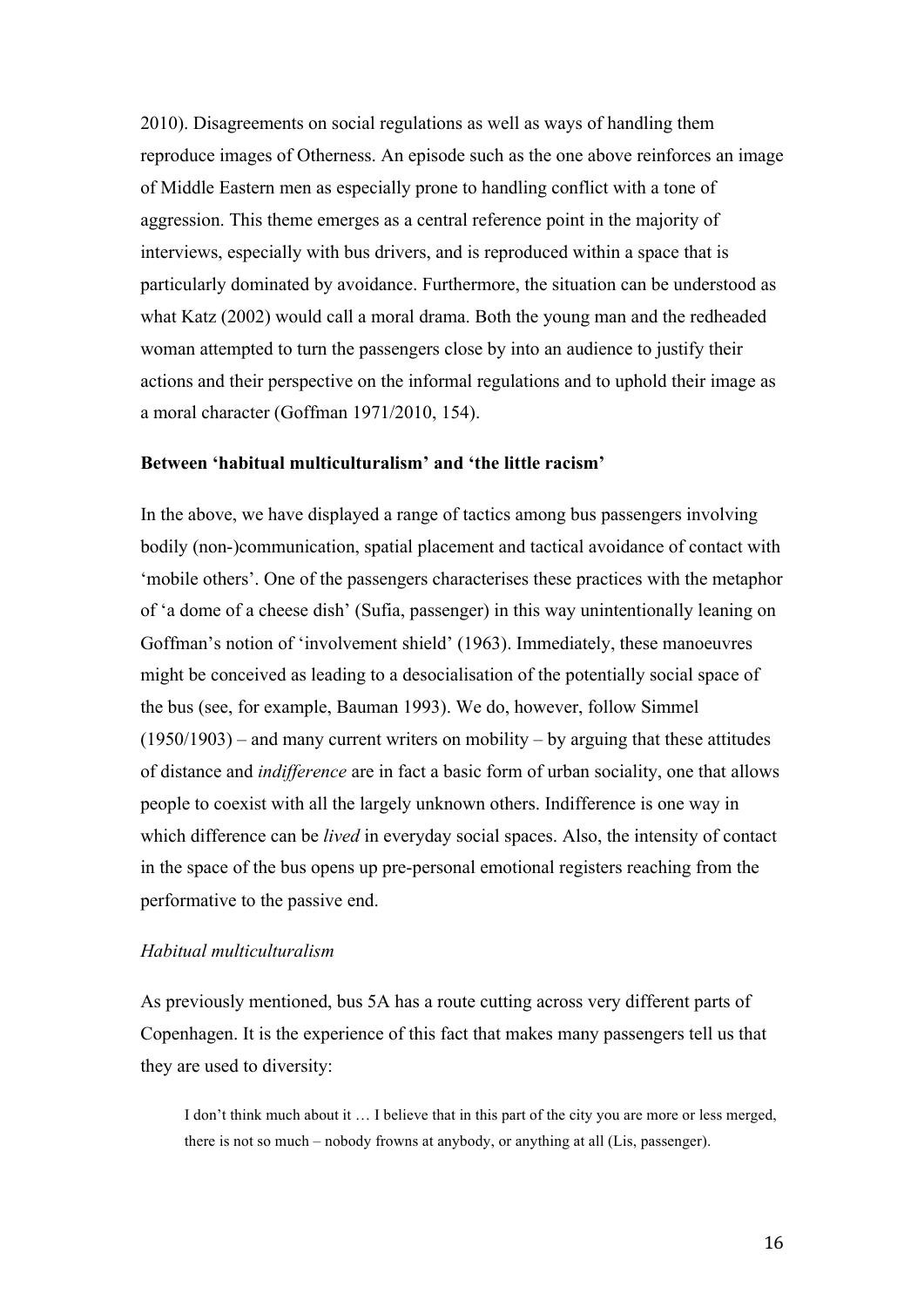Maybe it is because it is the bus of Nørrebro. You know that the spectrum is broad and that you have to be more open-minded. I believe that because Nørrebro has this diversity, you are prepared when you enter the bus. You are prepared to meet somebody that you are not exactly ready to meet (Michael, passenger).

For these people, living with diversity has become a routine. They expect the unexpected. They do not celebrate difference; it is just a fact of life. We have worked previously with the notion of 'lived multiculturalism' connected to transcultural relations performed in everyday life situations (Simonsen 2008; Koefoed and Simonsen 2011). What is at stake here relates to that notion but is also slightly different. These passengers are close to performing what Tonkiss (2003) calls an 'ethics of indifference' where 'differences go unremarked because unremarkable, where Otherness is ordinary, where a logic of anonymity displaces one of visibility'. They accept a mutual strangeness that makes the strange Other a familiar Other. That is why here we prefer the concept of *habitual multiculturalism.*

There are quite a lot of young guys, and they are really mixed when it comes to ethnicity. It is a meeting place for them. They meet and then they get off at Røde Plads. They talk about something that has happened or somebody that has done something during the weekend. They are together those two stops and then they part. They meet, share some info and then they part again. It's fun to be a bystander sometimes. They meet and ask, 'Where have you been?' … 'We are going to Røde Plads, won't you join us?' It is really *a rolling marketplace* sometimes. I think that happens in 5A frequently (Michael, passenger).

Besides the general diversity, some specific communities stand out. Michael has observed how 5A works as a meeting place for a group of young guys – as 'a rolling marketplace', he says. What are at stake here are transient relationships – or what Jensen (2010) calls 'temporary congregations'; a sociality connected to the kind of place Amin and Thrift refer to as ' moments of encounters'(2002, 30), but they are at the same time spatial practices that, like walking rhetoric, have a 'phatic' role in the creation of the urban fabric (cf. de Certeau 1984).

Four boys of Asian/African background entered the bus and headed towards the back end. They were running and speaking loudly. 'Is he talking out of his ass!', I heard one of them say. They were romping about on the back seats. Nobody reacted (Field note, 25 February 2014).

These groups of what some passengers call 'cheeky boys' we observed frequently during the bus rides. The other passengers either did not react to them or reacted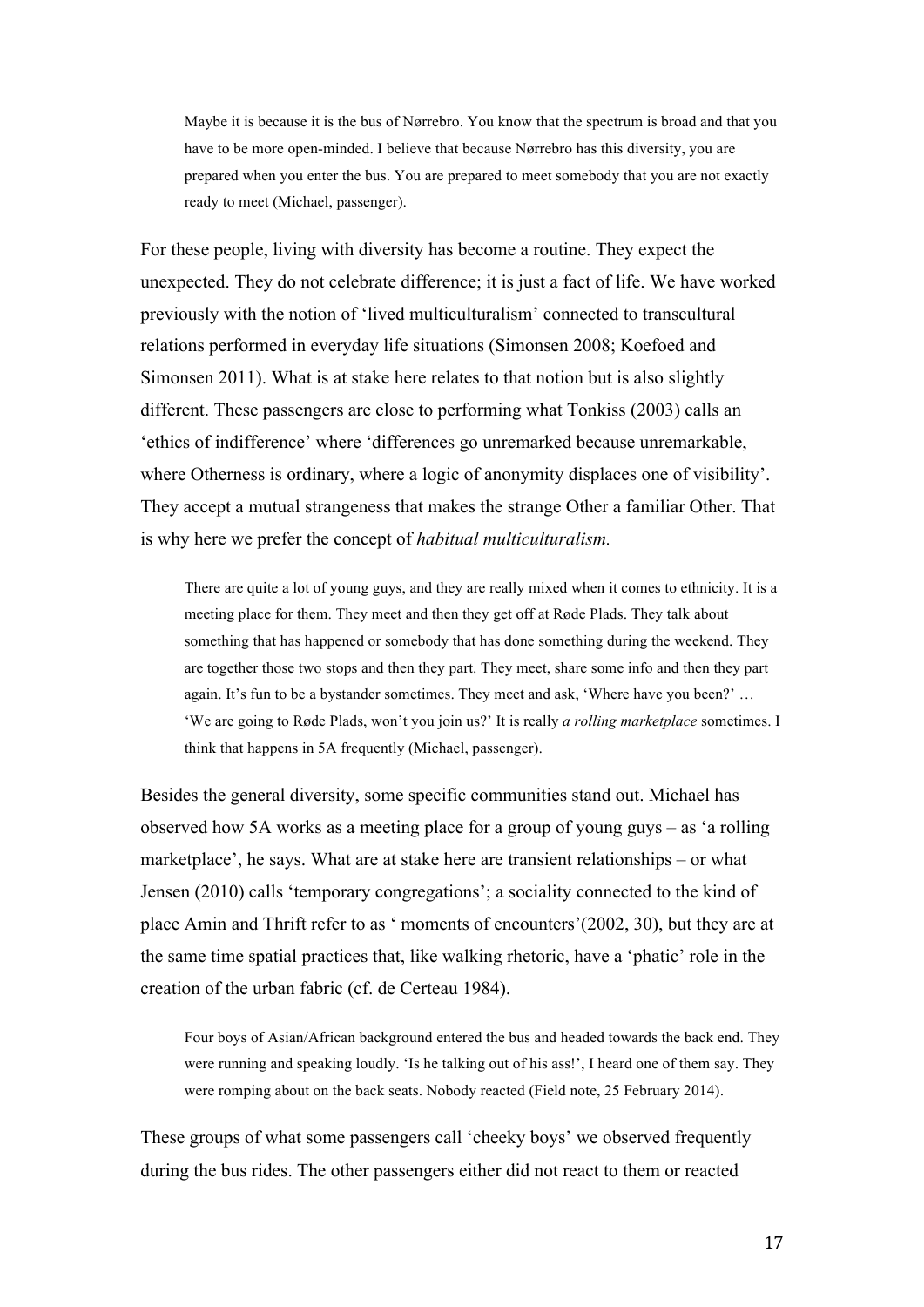silently with stiff backs and glassy stares. Both passengers and drivers notice these groups. For instance, Sufia comments:

There are those small, cheeky rascals who can't behave, who want to attract attention, to look big and dangerous. They have small quarrels of the 'I am better than you' type … If I see that they are Muslims, I approach them: 'Listen, Islam tells you to behave yourself, I think you should respect that. Don't give people something to talk about. It's exactly when you do so the racists come out.' … Some of them just look at me, some think 'Oh well' and some become ashamed and a bit frightened (Sufia, passenger).

In this exchange, Sufia mobilises different cultural techniques. She appeals to the boys' religious feelings, to the risk of provoking racism and to a potential feeling of shame. Shame is a basically social and inter-corporeal emotion. With Sara Ahmed's words, it 'impresses upon the skin, as an intense feeling of the subject "being against itself"' (2004, 103). Ahmed also points out that not just anybody can cause a bodysubject to feel shame. Only certain others can witness your actions such that you get ashamed, somebody whose view 'matters' to you. Precisely by exploiting their common interest as Muslims, Sufia can impose shame on the boys in the situation. Another passenger, who teaches immigrants Danish language, takes a more analytical view of the 'cheeky boys'. She suggests that they are pupils from the Koran Schools. The bus ride home from school, she says, becomes a free space for them – a space in between the discipline at home and that at school: 'They need that free space to blow off steam' (Charlotte, passenger). The bus becomes to them what Németh (2006) calls an 'un'adult'ered' space.

# *The little racism*

Even if habitual multiculturalism engenders the site of the bus as a place of intercultural exchange and banal transgression, the ghost of racism still haunts the place, as we saw in Sufia's exchange with the boys. Sometimes it pops up in rather undisguised forms – for instance, with regards to language. A typical example refers to an episode where two women of Pakistani origin were speaking Urdu together. A woman seated close by became hopping mad and yelled at them: 'You are in Denmark; you must speak Danish together,' in this way performing a cultural hegemony (Interview with Charlotte, passenger). An interesting twist of the story is a parallel experience of two young women of Somali origin. Here the shouting woman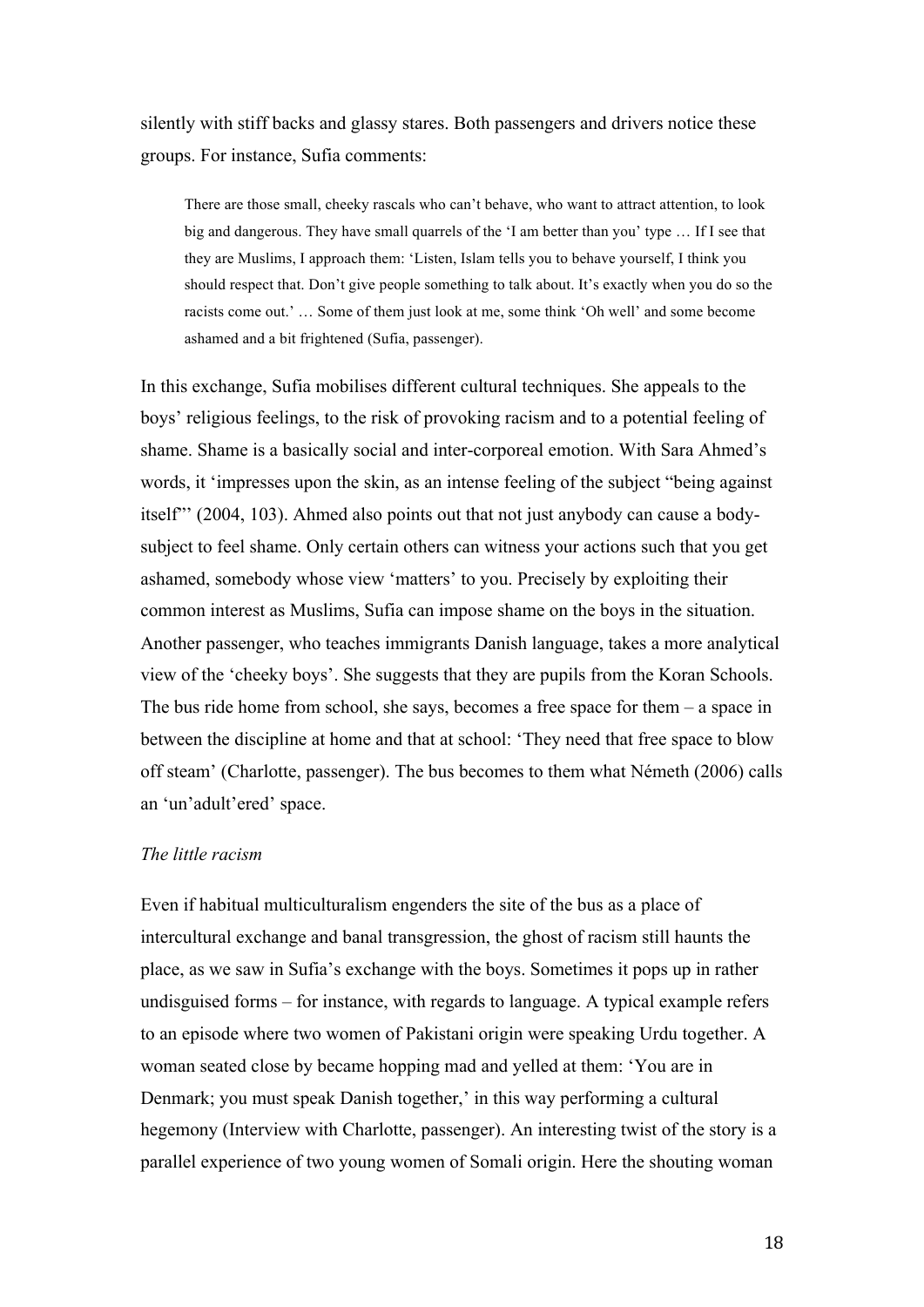was not a Dane, but another Somali woman whom they subsequently characterised as 'integrated-integrated', indicating that she has incorporated the assimilationist discourse of Danish society.

Another contested racialised marker is the headscarf. In the public debate in Denmark –as all over Europe –there has been an obsession with Muslim dress. The 'hijab', 'niqab' and 'burka' have been some of the most controversial issues in relation to religious pluralism. The most common framing of the debate is the *victimisation*  frame in which Muslim women are represented as oppressed by their community and in need of liberation (Andreassen and Lettinga 2012). The debate pops up again and positions these pieces of clothing as a racialised signifier of cultural hierarchy. Here, one passenger tells:

Even if you don't wear burka, you get such a look from time to time ... There was this elderly man; he didn't approve of Muslims and scarves and such. He had a whole lot to say. I overheard the discussion, and then I left the bus (Sufia, passenger).

In these encounters, Sufia has been exposed to two different techniques of estrangement, one visual and one verbal. Both are charged with emotions and both mark out boundaries and redefine her body as a body *out of place*. Sufia tries to act untouched, but ends up leaving the bus.

While such incidents are not uncommon, the dominant picture of the bus more often involves what we could call 'the little racism'. A Pakistani immigrant describes this to us with a strong use of body language. He looks askance and moves a bit away from an imagined person next to him, wrinkles up his nose and says, 'Ashh', in this way performing distanciation. Another respondent confirms this impression by telling: 'You can feel it on the Danes, in particular when it is crowded.' She has difficulties finding words but talks about discomfort and anger. She is aware that she cannot rule herself out from the feeling:

I can see that I actually do it a bit myself. When a group of young immigrants enters the bus, then I strengthen my hold on my backpack or my bag (Charlotte, passenger).

She recognises that it must be an unpleasant experience for the young men and feels a bit guilty, but she 'tries to do it a little discreet  $[1y]$ '. What is at stake here is a sensing of an affective space, the more passive side of emotional experience, where emotions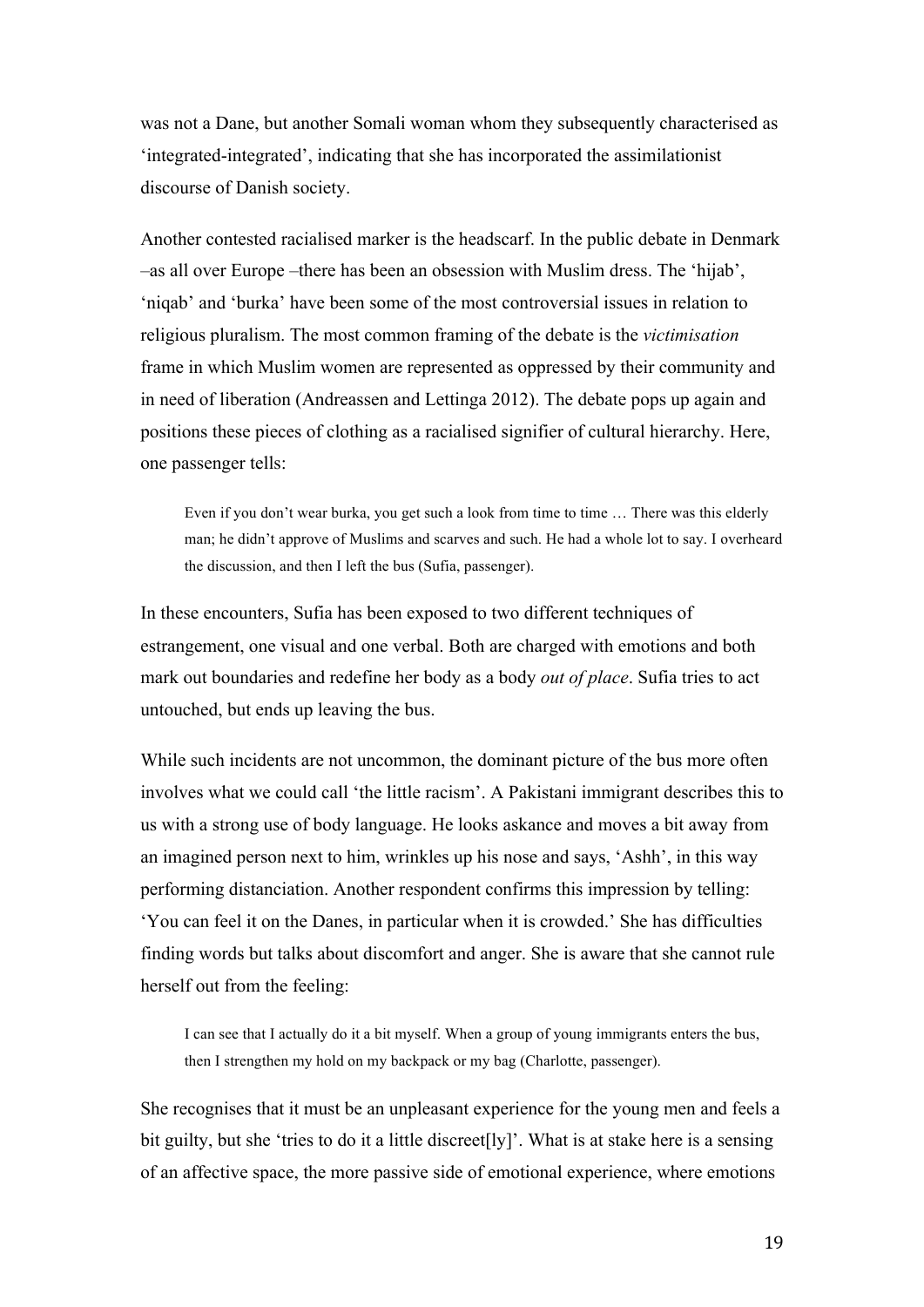such as fear, discomfort, anger and disgust are circulating in the intense atmosphere of the crowded bus. This affective space is also at work as a background when young boys, asked about visions for the future, develop a utopia of a bus without racism (Bladt 2013).

# **Encounter with authorities**

I am the captain on board. For instance, it matters a lot how you meet the passengers, how you talk to people, what you decide and how you solve problems. You are the captain and it means that you have great responsibility (Nasib, driver).

We are social workers, we are ambulance drivers, we are police officers, and the only thing we actually should do is to drive our bus. But when a mentally ill person is standing next to you … It happened yesterday. He kept talking to me, right. And yes I'm talking with him, of course, but you know, it's a little disturbing (Susanne, driver).

Being the person of authority is related to what happens inside the bus. All drivers emphasise the *inter-relational practice* with human difference. As a driver you meet all kinds of people. As a *point of reference* the driver also deals with the socially marginalised, urban outcast, the homeless and the mentally ill. Some drivers describe how they sometimes face extraordinary situations, of conflicts, violence and accidents where they have to act immediately; including driving a man to the hospital, solving violent conflicts, talking to mentally ill individuals.

# *Episodes of conflict*

Conflict between driver and passengers occurs quite suddenly – the bus is full and a man shows disappointment by flipping the finger to the driver. There are passengers not following the codes of conduct; a man is suddenly screaming and yelling in his telephone, there are passengers who are drunk or who do not respect the other passengers. But the drivers all agree that the main conflict between driver and passengers relates to ticket inspection:

Ninety-nine per cent of all conflicts are about ticket inspection. For instance, you tell someone that his ticket is not working or that he has to buy a ticket. And then many ugly things can happen. Everything from spit in your face to nasty comments by the passenger. Many of my colleagues have experienced that. I have tried to get a clot of spit in my head and it is really, really disgusting and obnoxious. And then you are called all sorts of things … (Erik, driver).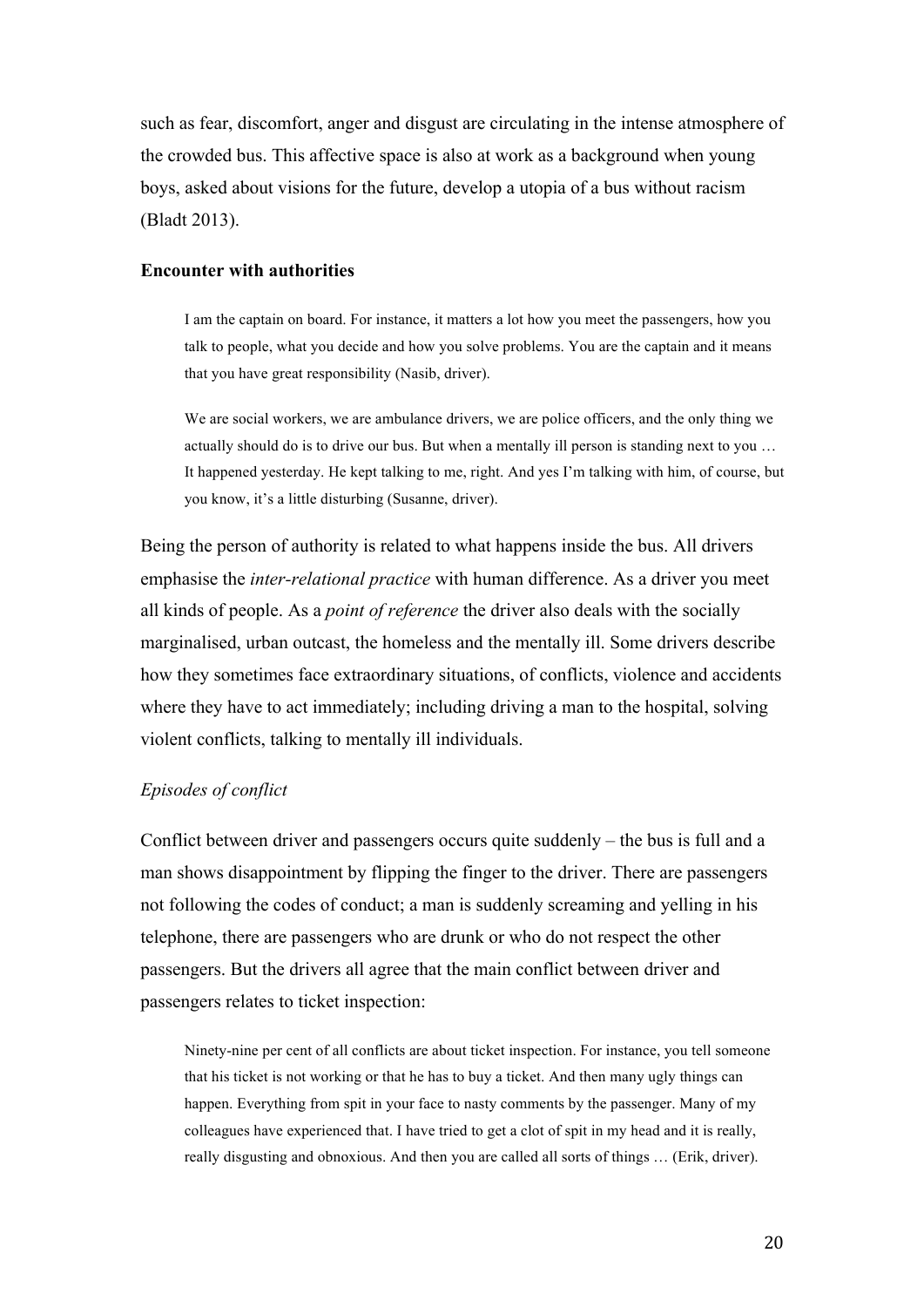As Erik explains, nearly all conflicts are related to ticket inspection. Such conflicts can happen daily and drivers cope with this in different ways. If strict as a bus driver, they experience that inspection can develop into an open conflict. Some drivers tell that inspection is also related to the encounter with Others, for instance checking the picture in the personalised monthly passes of women wearing the burka. This situation is related to controlling the Other and can be part of a both-way racism between driver and passengers.

### *Both-way racism*

From a driver's perspective, driving bus 5A is like driving through continents, and some of them refer to these 'global' urban spaces of the city with geo-political imaginations relating to war zones in the Middle East:

Sometimes when my friends call me and ask me what I am doing I say: 'I am right here, Fallujah, Kirkuk or Islamabad.' Do you understand? It is a difficult area, it really is (Dejan, driver).

All the problems start at Hulgårds Plads. I am not a racist but they are many and they behave badly. The problem with foreigners is that they don't smile … We have a lot of problems with passengers who wear burka. We can't inspect them and they create a lot of trouble (Susanne, driver).

In this narrative the bus driver produces the multicultural neighbourhood Nørrebro as a *strange place* outside the borders of civilisation – it is an *imaginative geography* that connects geo-political imaginations of the Other to specific parts of Copenhagen. In the eyes of the driver, the area is characterised and dominated by strangers who do not smile, behave badly and are impossible to control. Her experience takes the form of strange encounters, and of things that threaten her as a person of authority.

Often a lot of children enter the bus, children of foreign origin, and they just walk in without buying a ticket. Then three stops later, a little Dane of eight or nine years enters and raises his hand to buy a ticket. And it is this that annoys me so much, right? That it is like that (Dejan, driver).

We have many strangers. We have many from Somalia and Nigeria, and you know them. You know, I can see where they come from. BUT the ones from Nigeria are more polite. They show their tickets to us. Many others, especially the second group [the Somalis], are disastrous to deal with. And also people from the Middle East. They are very aggressive towards us. It is sad, but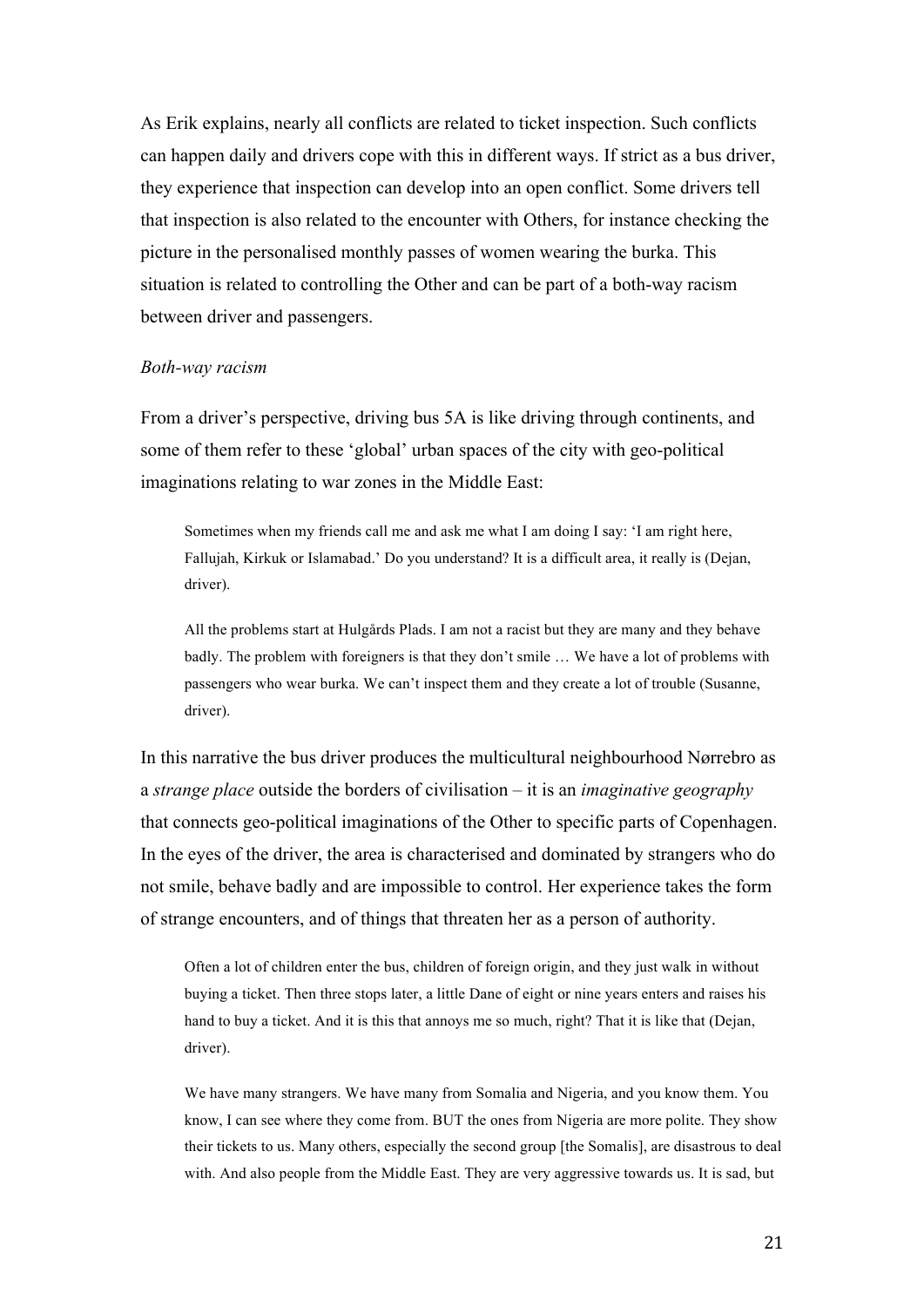true. And then we also have many passengers from India, no problem, Thai, Japanese. I have never, I have driven the bus for many years, but I cannot remember that I have had problems with an Asian or an Indian. It is absolutely incredible (Dejan, driver).

In this narrative the driver creates a distinction between the passengers in 'us' and 'them'. The honest Danish child stands in contrast to the cheating and aggressive Other. But it is not an unfamiliar stranger. As Sarah Ahmed argues, the stranger is not simply anybody whom we do not know. The stranger is 'some-body whom we have already recognised in the very moment in which they are "seen" or "faced" as a stranger' (2000, 21). The figure of the stranger is 'painfully familiar' in its very strange(r)ness. It has already come too close and been recognised as a body out of place. In the narratives, some of the passengers are not only recognised as strangers but also categorised into different degrees of strange(r)ness. The driver constructs a geographical imagined hierarchy of strangers going from the worst aggressive and problematic to the best polite and unproblematic.

However, some of the bus drivers of immigrant background also experience being produced as an Other in the everyday banal language use of passengers.

Sometimes you also meet someone who thinks of you only as black hair (Nasib, driver).

But, of course, I also have limits; if someone like a Dane says 'Paki' to me simply for fun … I mean, I do not like that word. Maybe he thinks it is funny, but I do not like it. I stop the bus no matter who it is. And they look at me – we know each other. But I do not like the degrading words. He can call me anything else like 'you stupid pig'. Call me what you like, but the word 'Paki' is a generalisation and I don't like it (Ahmad, driver).

For Ahmad the problem is related to being categorised as a stranger and met as a person that is *out of place* and not at home. The word 'Paki' produces him as the Other and reproduces estranging geographical imaginations. It is, as Ahmad explains, far worse to be called 'Paki' than other epithets like 'stupid pig', because it immediately *stigmatises* him to a general category that he cannot escape.

There was this situation. It was two elderly, retired people – the man was in the front and he denied to give me the ticket. I asked him to see the ticket but he replied that he would not show his card to foreigners. Despite the fact that I was working, and the work I do is legal. I am not mad. You drive people around the city – you drive them to work, shopping and home again. It is good, but sometimes there can also be bad experiences (Nasib, driver).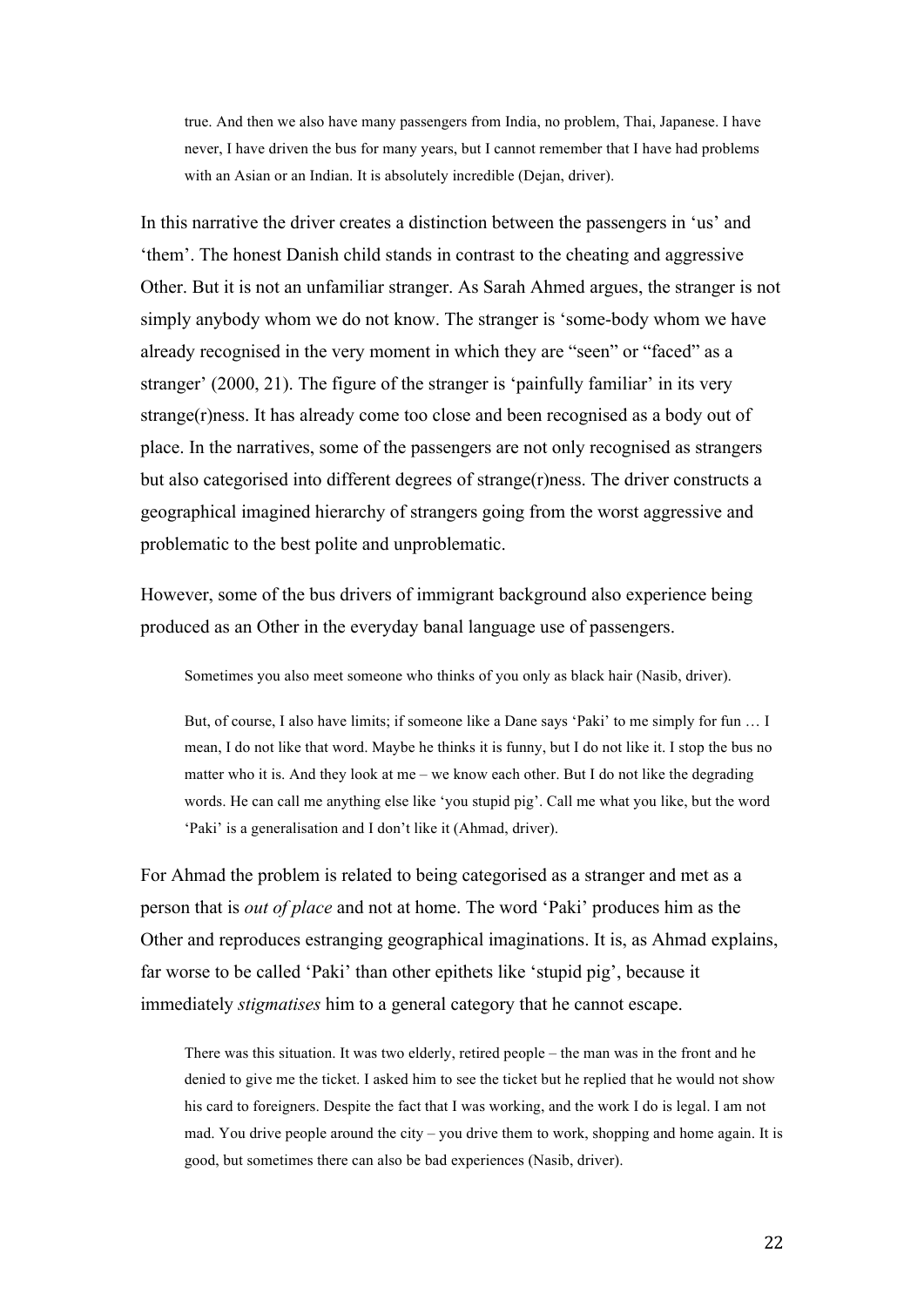In this case the everyday racism becomes incorporated into the role of the driver as a person of authority. The passenger produces the driver as an outsider who is out of place and undermines his authority as a controllant.

# **Conclusion**

In this paper we have approached the everyday meetings on the bus from the ontological premise of 'the primacy of encounters'. That is, the constitution of others does not come after that of the body. Others and my body are born together as the effect of processes of inclusion and exclusion, or incorporation and expulsion, that constitute the boundaries of bodies and lived communities, including communities of travel. It is from this premise that we address the specific mobile encounters in bus 5A, which cuts through the streets of Copenhagen.

These encounters show specific characteristics. First, the mobile space of the bus can be seen as an *extreme case* of the intensity of meetings that characterises urban life. Travelling by bus involves a particular 'throwntogetherness', and encounters with others are often very intense. There is a specific proximity with others, bodies touch bodies and become exposed to others, and there is an intensification of experiences and an over-stimulation of several senses. Therefore, travelling by bus involves specific embodied skills related to what we in the analysis call *tactics of placement.* There is an ongoing negotiation over space that takes place with bodily signals and through either avoidance or tolerance. Seats are often selected according to sameness of gender, age and ethnicity (safe seat). As one of the respondents observes, there is a certain sort of grouping and social order in the bus. Often negotiation of space is unproblematic without spoken communication but sometimes it develops into conflicts, when, for example, the essential grammar of the situation is challenged. Second, the encounters that occur on the bus are extraordinarily ephemeral. There is a constant stream and flow of passengers that makes the encounters transitory, but that also gives occasion for 'temporary congregations' exchanging experiences from the urban environment. Third, and connected, the encounters are charged with emotions, where bodies in movement create an expressive space of emotional performance. Finding a proper seat and meeting the Other face to face and body to body involve emotional experiences that also affect others. Discomfort, irritation and occasionally anger or aggression pop up.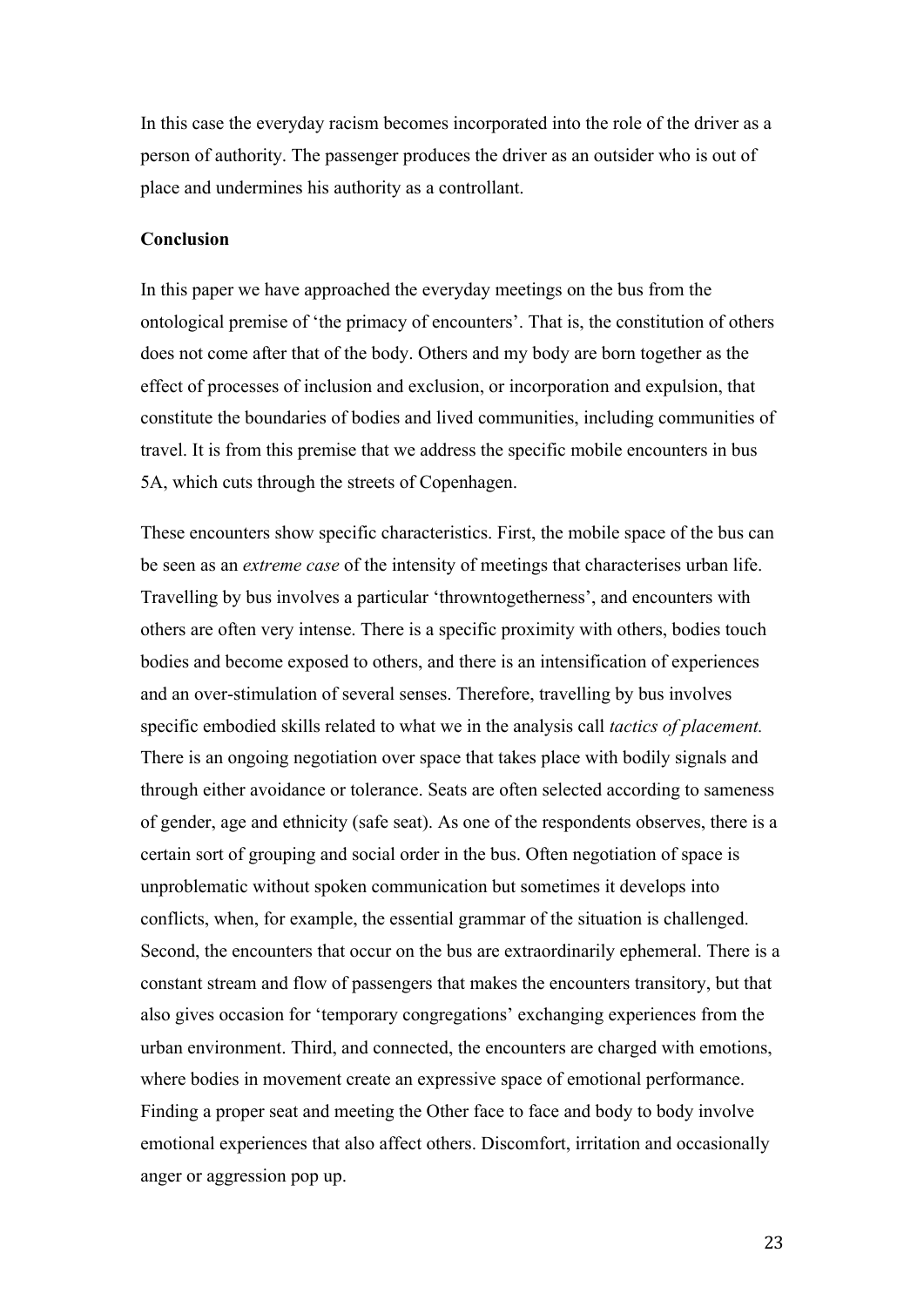As a cross-cultural meeting place, bus 5A appears as a *paradoxical space* stretched out in the intersection between what we call *habitual multiculturalism* and different *modes of racialisation*. The notion of habitual multiculturalism is used to grasp a mode of coexistence in which living with diversity has become a routine or a fact of life, giving rise to neither positive nor negative reactions. Several passengers connected this feeling to the specific route of 5A, running through one of the most multicultural parts of Copenhagen. Diversity is expected and passengers are prepared for the unexpected. The encounter with strangers on the bus is more or less taken for granted – one passenger in this connection characterises the bus as a 'rolling marketplace'. The bus becomes a mobile place formed by moments of encounter between many different ethnicities. Along these lines, habitual multiculturalism comes close to what we have referred to as lived 'indifference' (Simmel 1950/1903) and 'civil inattention' (Goffman 1963), even if these concepts do not involve the same content of ethnic difference. It can be characterised as an urban cosmopolitan competence, involving an ability to manoeuvre in an urban 'globalised' landscape. Some of the bus drivers even indicate that this is the pleasure of driving bus 5A. Its diversity and cosmopolitan character render the tour an experience felt as driving through continents 'just like a garden with different flowers having all kinds of colours'.

But encounters on the bus also involve specific *techniques of differentiation*. Likeness and difference are directly produced through embodied encounters on the bus. They involve particular forms of recognition of some bodies as strangers or bodies out of place and also emotions like disgust and fear. Everyday cultural racism takes the form of processes of *racialisation* producing unknown Others as strangers. These processes occur both between passengers and in the meeting between passengers and drivers. Between the passengers it often takes the form of what we have called *the little racism*. It primarily takes place in the form of bodily gestures: the specific gaze, the avoiding touch, moves of avoidance expressing distancing, gripping tighter to your bag, et cetera. These are all gestures that generate the feeling of being an Other, producing what Fanon (1967) describes as a third-person consciousness. But it also takes more outspoken forms as we saw in relation to the question of language (speak Danish, you are in Denmark) or through outspoken reactions to visual racialised markers like the headscarf. In the passenger–driver encounters we saw processes of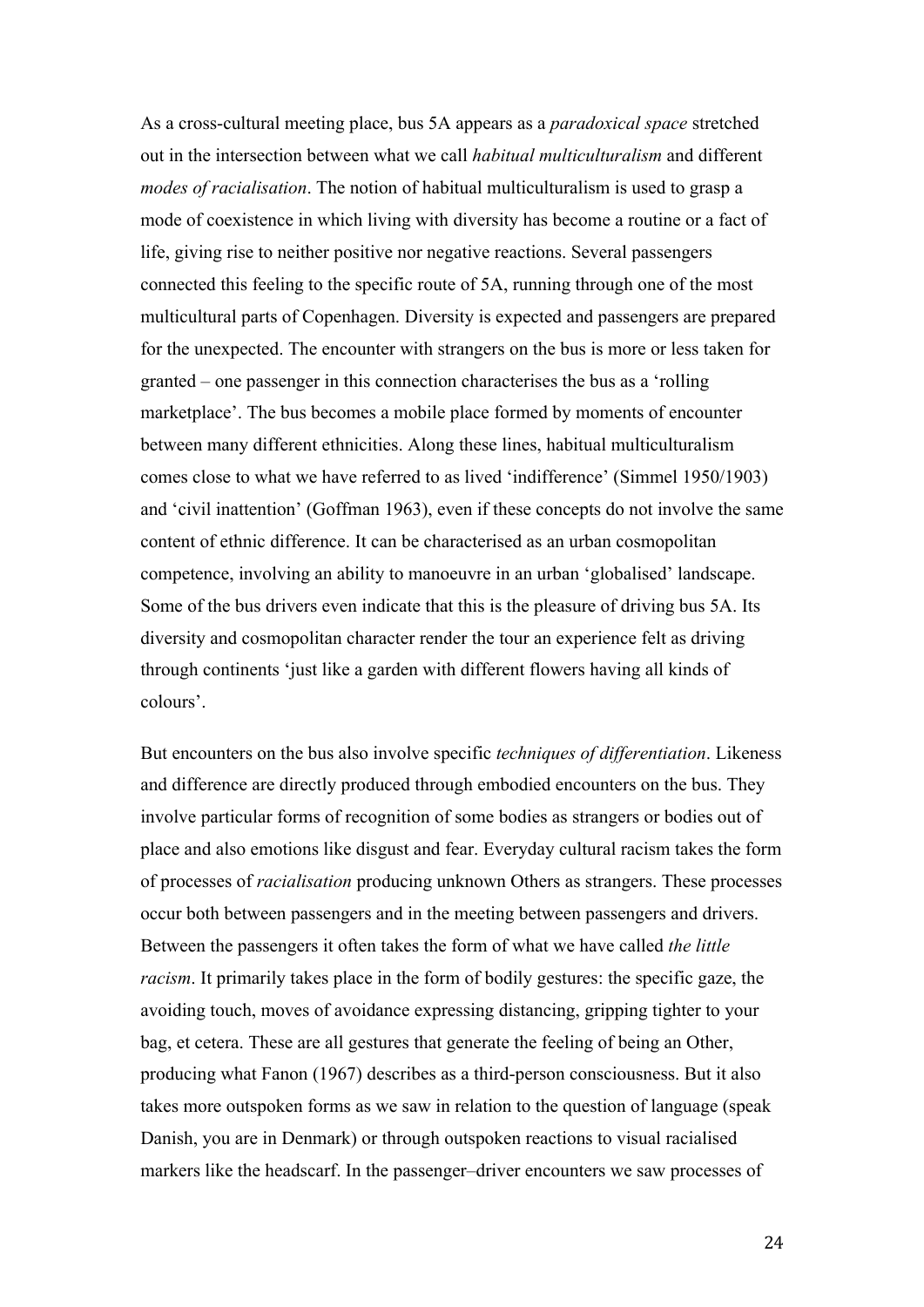racialisation in even stronger forms, both from ethnic Danish drivers in relation to the passengers, and against drivers of 'Other' ethnicities. Drivers regularly produce some groups of passengers as bodies out of place and see them as potentially dangerous for the social order of the bus. These drivers produce an imaginative geography of specific parts of their route and its habitants, describing them as out of place, belonging in an-Other part of the world, and they produce imagined hierarchies of ethnic Others. And some of the bus drivers experience their own Otherness in their face-to-face interactions with the passengers and feel estranged and undermined in their authority. Processes of racialisation are then an incorporated part of everyday life in the bus and they produce a mobile space with ongoing negotiation of proximity and distance involving embodied processes of inclusion and exclusion – likeness and difference. The bus becomes a 'postcolonial' space driving through strange places. In this sense the encounters also reopen prior histories of encounter and geo-political imaginations of the Other and incorporate them in the encounters on the bus as traces of broader social relationships. This is, for example, the case when the drivers construct specific parts of the city as a strange place outside the border of civilisation.

In this sense the urban bus can be seen as a condensation of the paradoxical space between 'cosmopolitan hope' and 'postcolonial melancholia' (Keith 2005; Gilroy 2006), a place for coexistence and potential intercultural dialogue, but at the same time still haunted by racialisation, stigmatisation and intolerance that reflects the colonial present of our time.

# **References**

- Adey, Peter, and David Bissell. 2010. "Mobilities, meetings, and futures: an interview with John Urry." *Environment and Planning. D, Society and Space* 28 (1):1.
- Adey, Peter, David Bissell, Derek McCormack, and Peter Merriman. 2012. "Profiling the passenger." C*ultural Geographies*:1474474011428031.
- Ahmed, Sara. 2000. *Strange Encounters: Embodied Others in Post-coloniality*. London and New York: Routledge.
- Ahmed, Sara. 2004. *The Cultural Politics of Emotion*. Edinburgh: Edinburgh University Press.
- Amin, Ash. 2008. "Collective culture and urban public space." *City* 12 (1):5-24.
- Amin, Ash, and Michael Parkinson. 2002. "Ethnicity and the multicultural city: Living with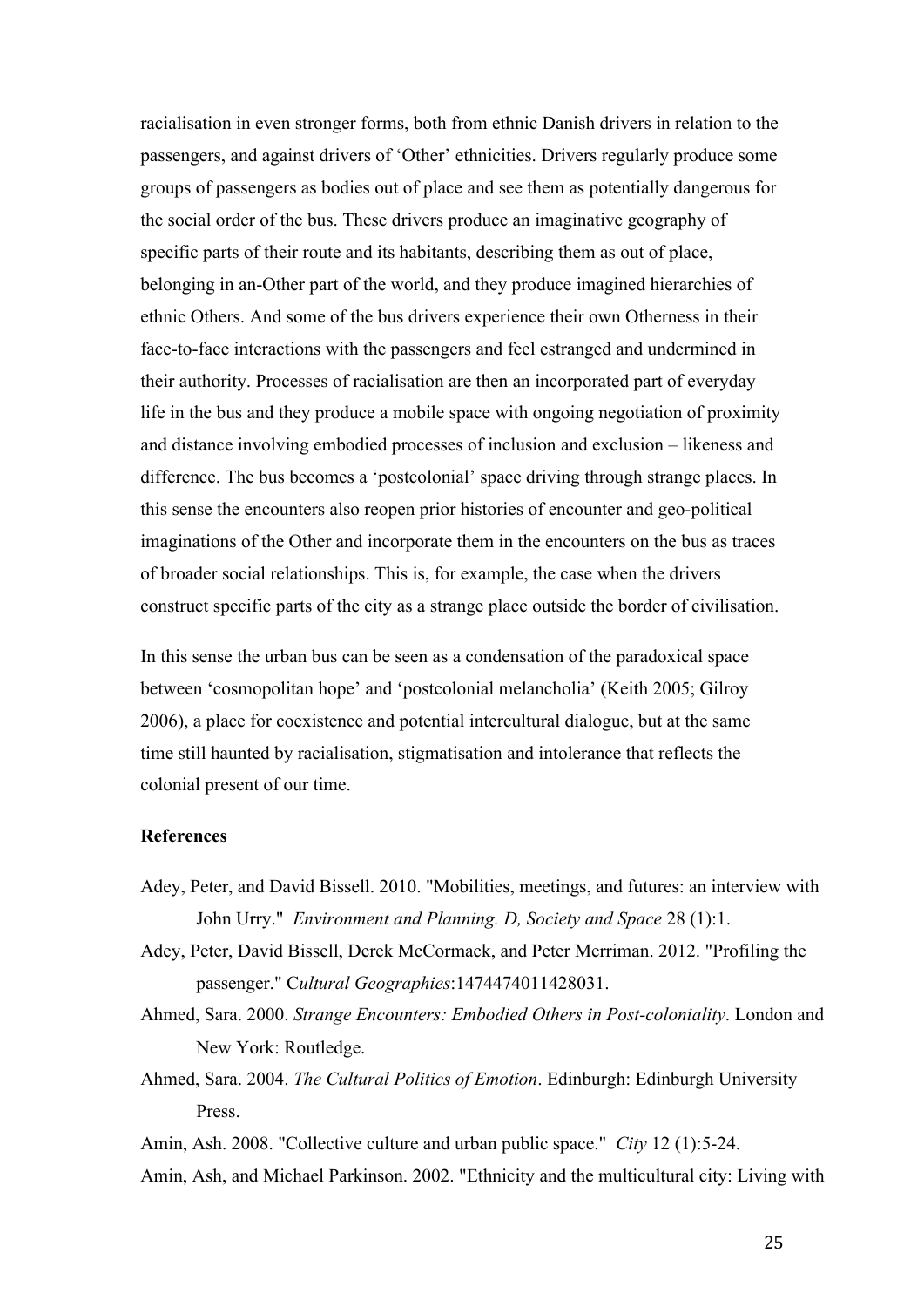diversity." *Environment and Planning A* 34 (6):959-980.

- Amin, Ash, and Nigel Thrift. 2002. *Cities: Reimagining the Urban*. Cambridge: Polity Press.
- Andreassen, Rikke, and Doutje Lettinga. 2012. "Veiled debates: Gender and gender equality in European national narratives." In *Politics, Religion and Gender. Framing and regulation the veil*, edited by S Rosenberg and B Sauer. Milton Park: Routledge.
- Bauman, Zygmunt. 1993. *Postmodern Ethics*. Oxford: Blackwell.
- Bissell, David. 2010. "Passenger mobilities: Affective atmospheres and the sociality of public transport." *Environment and Planning. D, Society and Space* 28 (2):270.
- Bladt, Mette. 2013. "De unges stemme: Udsyn fra en anden virkelighed." ph.d., Roskilde University, The Department of Environmental, Social and Spatial Change.
- Crang, Mike. 2002a. "Between places: producing hubs, flows, and networks." *Environment and planning A.* 34 (4):569-574.
- Crang, Mike. 2002b. "Qualitative methods: The new orthodoxy?" *Progress in Human Geography.* 26 (5):647-655.
- Crossley, Nick. 1996. *Intersubjectivity: The Fabric of Social Becoming*. Vol. 4. London: Sage.
- Danmarks Statisik. 2005. Hver tredje Københavnske husstand har bil. Available at: http://www.dst.dk/da/Statistik/bagtal/2005/2005-07-27-Flere-bilejere-istorbyen.
- De Certeau, M. 1984. *The Practice of Everyday Life*. Berkeley: University of California Press.
- Fanon, Frantz. 1967. *Black Skin, White Masks*. New York: Grove Press.
- Fincham, Benjamin, Mark McGuiness, and Lesley Murray. 2010. *Mobile Methodologies*: Palgrave Macmillan.
- Fyfe, N. 1998. *Images on the Street:Planning Identity and Control in Public Space.* London: Routledge.
- Goffman, Erving. 1963. *Behavior in Public Places*. New York: The Free Press.
- Goffman, Erving. 2010/1971. *Relations in Public - Microstudies of the Public Order*. New Jersey: Transaction Publishers.
- Hartmann-Pedersen, Katrine. 2009. "I medgang og modgang: Fleksibilitet og flygtighed i buschaufførers mobile liv." Ph.D, Department of Environment, Social and Spatial Change, Roskilde University.
- Hartmann-Petersen, Katrine. 2012. "Mobilitetens rytmer På tur med linie 5a." In *Byen i Bevægelse - Mobilitet - Politik- Performativitet*, edited by John Andersen, Malene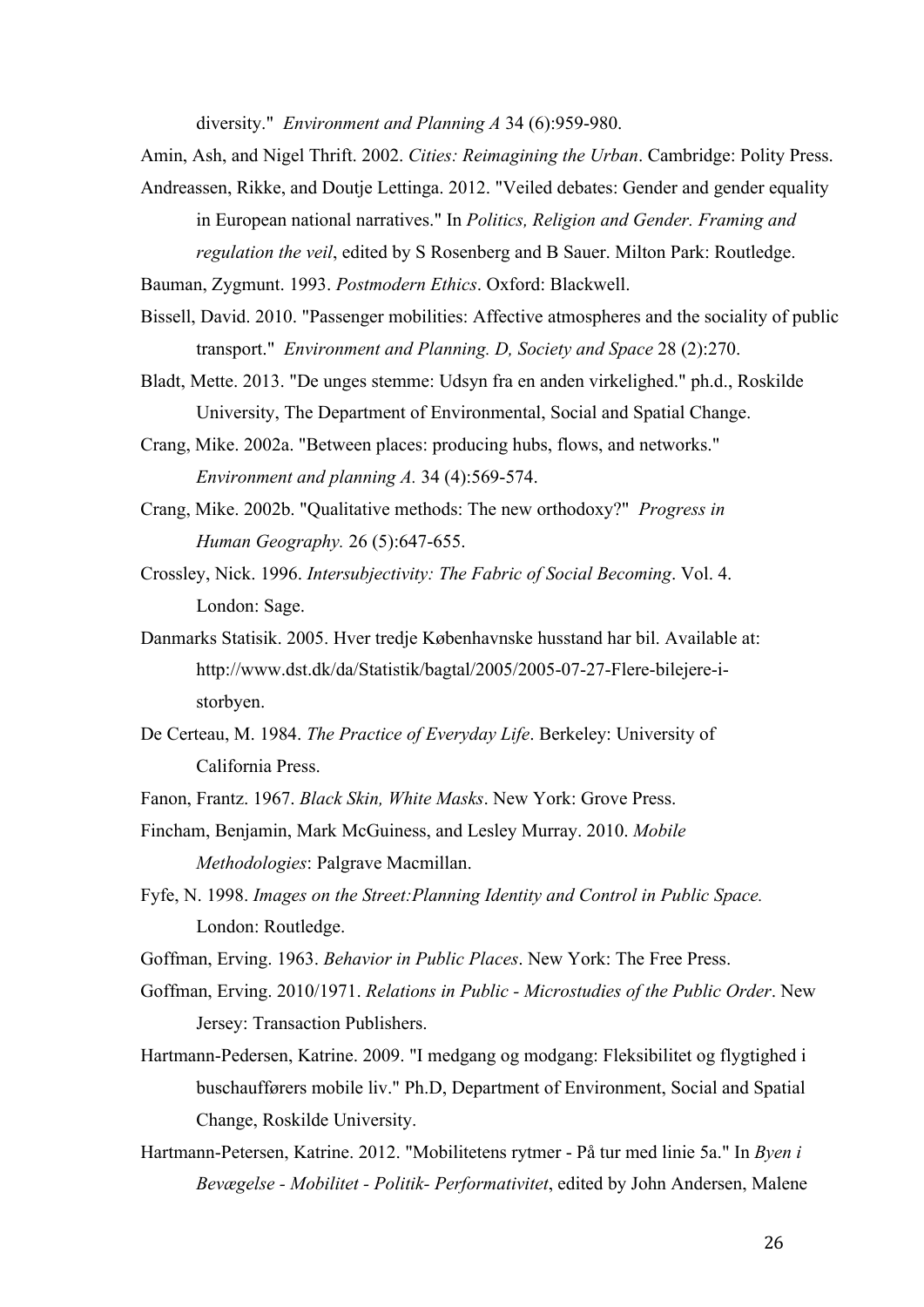Freudendal- Pedersen and Lasse Kofoed. Roskilde: Roskilde Universitetsforlag. Heidegger, Martin. 1962. *Being and Time*. Oxford: Blackwell.

Hutchinson, Sikivu. 2000. "Waiting for the bus." *Social Text* 18 (2):107-120.

- Jackson, Michael. 2002. *The Politics of Storytelling: Violence, Transgression, and Intersubjectivity*. Vol. 3: Museum Tusculanum Press.
- Jensen, Hanne Louise. 2012. "Emotions on the move: Mobile emotions among train commuters in the South East of Denmark." *Emotion, Space and Society* 5 (3):201- 206.
- Jensen, Ole B. 2009. "Flows of meaning, cultures of movements– Urban mobility as meaningful everyday life practice." *Mobilities* 4 (1):139-158.
- Jensen, Ole B. 2010. "Negotiation in motion: Unpacking a geography of mobility." *Space and Culture* 13 (4):389-402.
- Jensen, Ole B. 2006. "'Facework', Flow and the City: Simmel, Goffman, and Mobility in the contemporary City." *Mobilities* 1 (2):143-165.
- Katz, Judy H. 2003. *White Awareness: Handbook for Anti-racism Training*. Norman: University of Oklahoma Press.
- Keith, Michael. 2005. *After the Cosmopolitan?: Multicultural Cities and the Future of Racism*. London: Routledge.
- Koefoed, Lasse, and Kirsten Simonsen. 2011. "'The stranger', the city and the nation: On the possibilities of identification and belonging." *European Urban and Regional Studies* (18):343-357.
- Laurier, Eric, Hayden Lorimer, Barry Brown, Owain Jones, Oskar Juhlin, Allyson Noble, Mark Perry, Daniele Pica, Philippe Sormani, and Ignaz Strebel. 2008. "Driving and 'passengering': Notes on the ordinary organization of car travel." *Mobilities* 3 (1):1- 23.
- Leitner, Helga. 2012. "Spaces of encounters: Immigration, race, class, and the politics of belonging in small-town America." *Annals of the Association of American Geographers* 102 (4):828-846.
- Lofland, Lyn H. 1973. *A World of Strangers: Order and Action in Urban Public Space*. New York: Basic Books.
- Löfgren, Orvar. 2008. "Motion and emotion: Learning to be a railway traveller." *Mobilities* 3 (3):331-351.

Massey, Doreen. 2005. *For Space*. London: Sage.

Merleau-Ponty, M. 1962. *Phenomenology of Perception*. London: Routledge and Kegan Paul.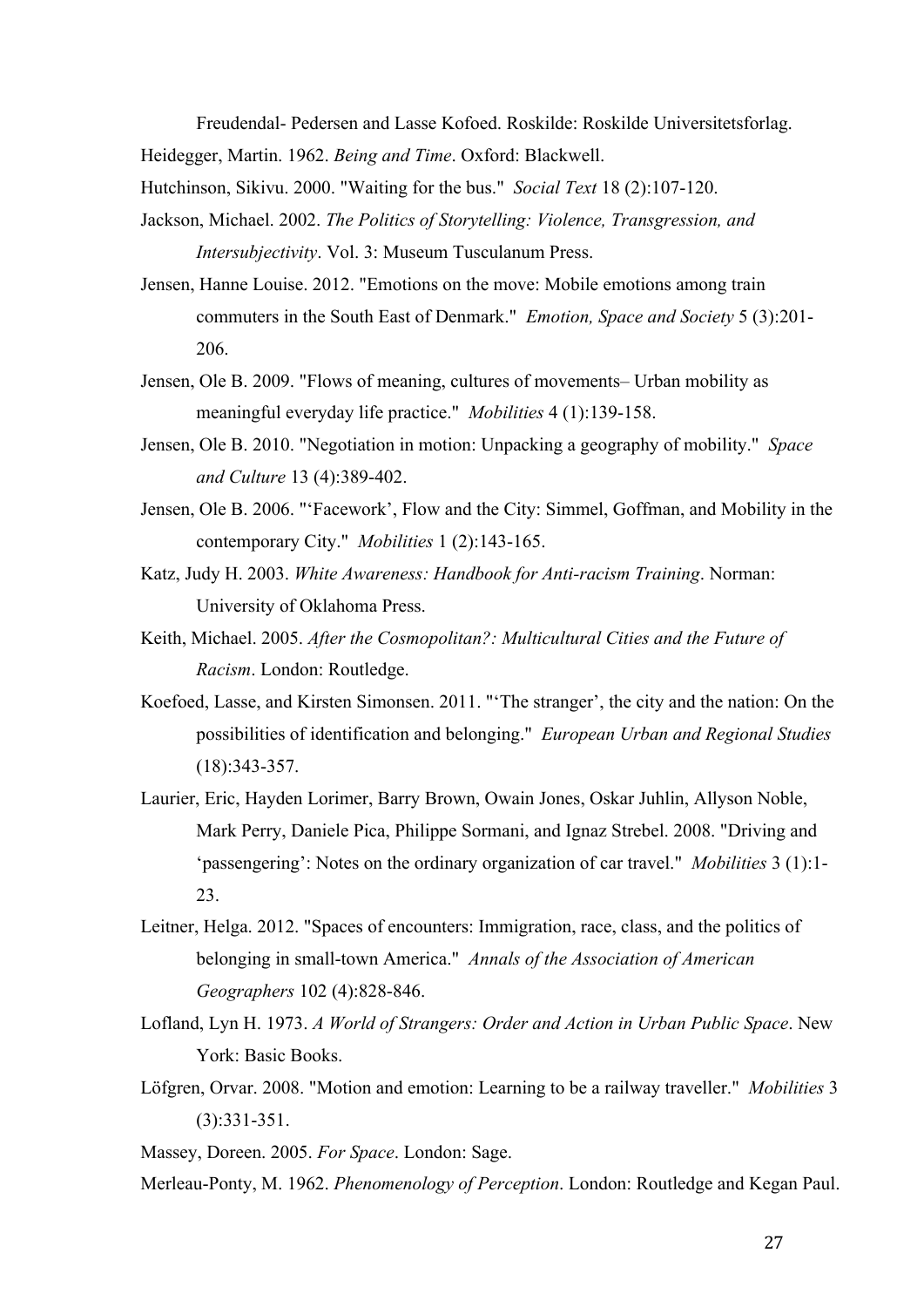- Merleau-Ponty, Maurice. 1964. "The Philosopher and his Shadows." In *Signs*. Evanston: Northwestern University Press.
- Merleau-Ponty, Maurice. 1968. *The Visible and the Invisible*. Evanstone: Northwestern University Press.
- Mitchell, D, and L. A. Staeheli. 2009. Public Space. In *International Encyclopedia in Human Geography*, edited by R. Kitchin and N. Thrift. London: Elsevier.
- Mitchell, Don. 2003. *The Right to the City: Social Justice and the Fight for Public Space*: Guilford Press.

Movia. 2012. "Nøgletal." Avaiable at:

http://www.moviatrafik.dk/omos/bagomos/noegletal/Pages/noegletal.aspx.

Németh, Jeremy. 2006. "Conflict, exclusion, relocation: Skateboarding and public space." *Journal of Urban Design* 11 (3):297-318.

Pink, Sarah. 2009. *Doing Sensory Ethnography*. London: Sage.

- Sheller, Mimi. 2004. "Mobile publics: Beyond the network perspective." *Environment and Planning D* 22 (1):39-52.
- Simmel, Georg. 1950/1903. "The metropolis and mental life." In *The Sociology of Georg Simmel*, edited by Kurt Wolff, 409-424. New York: Free Press.
- Simonsen, Kirsten. 2007. "Practice, spatiality and embodied emotions: An outline of a geography of practice." *Human Affairs* 17 (2):168-181.
- Simonsen, Kirsten. 2008. "Practice, narrative and the 'multicultural city': A Copenhagen case." *European Urban and Regional Studies* 15 (2):145-158.
- Simonsen, Kirsten. 2010. "Encountering O/other bodies: Practice, emotion and ethics." In *Taking-Place: Non-representational Theories and Geography*, edited by B Anderson and P Harrison, 221-241. Farnham: Ashgate.
- Staeheli, Lynn A, and Don Mitchell. 2007. "Locating the public in research and practice." *Progress in Human Geography* 31 (6):792-811.
- Swanton, Dan. 2010. "Flesh, metal, road: Tracing the machinic geographies of race." *Environment and Planning. D, Society and Space* 28 (3):447.
- Tonkiss, Fran. 2003. "The ethics of indifference Community and solitude in the city." *International Journal of Cultural Studies* 6 (3):297-311.
- Tonkiss, Fran. 2013. *Cities by Design: The Social Life of Urban Form*. Cambridge: Polity Press.
- Valentine, Gill. 2008. "Living with difference: Reflections on geographies of encounter." *Progress in Human Geography* 32 (3):323-337.